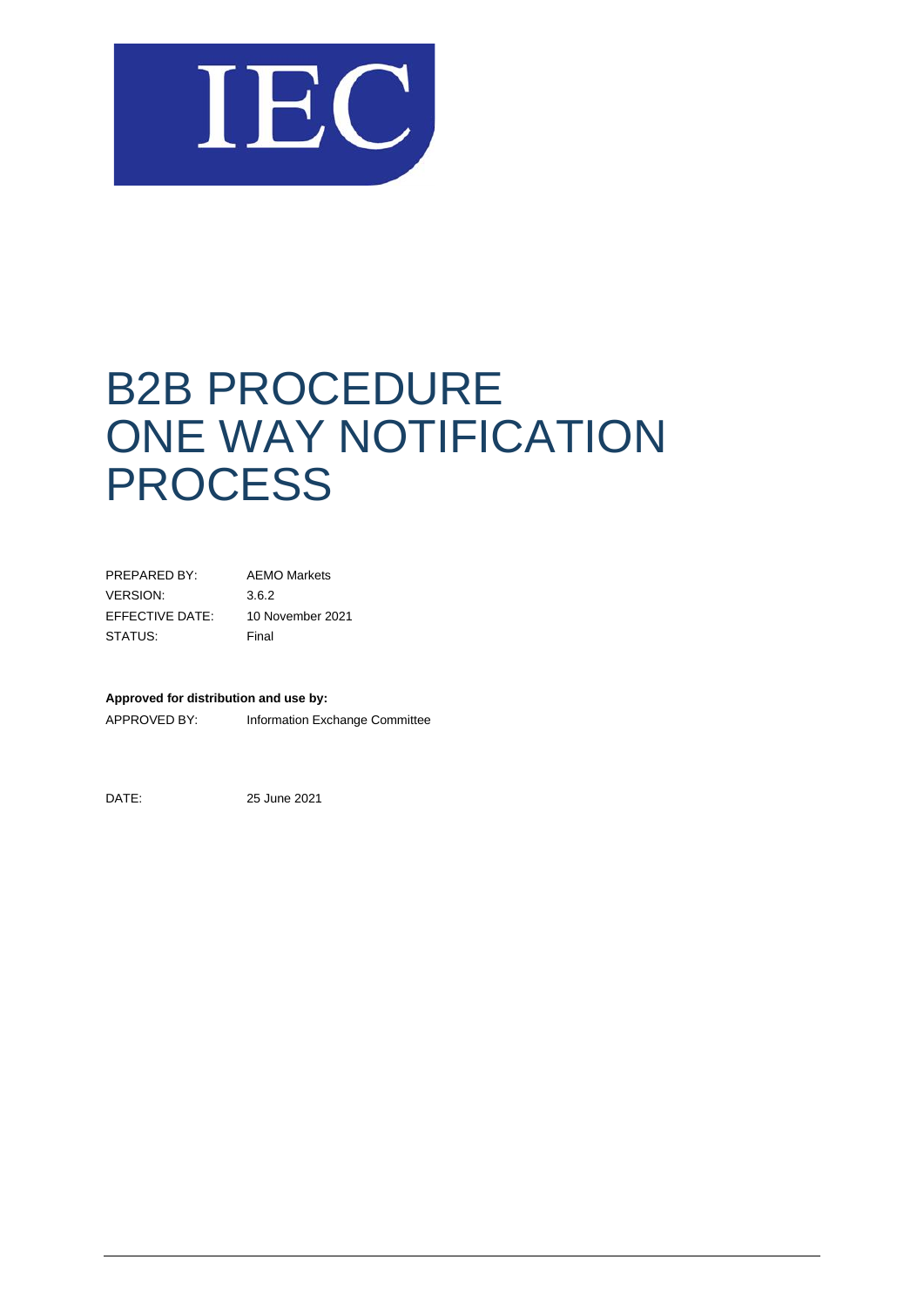

# **VERSION RELEASE HISTORY**

| <b>Version</b> | Date       | <b>Comments</b>                                                                                                                                                                                                                                                                                                                                         |
|----------------|------------|---------------------------------------------------------------------------------------------------------------------------------------------------------------------------------------------------------------------------------------------------------------------------------------------------------------------------------------------------------|
| 2.0            | 13/11/2013 | Updated version numbers and release date to retain version numbering with<br>other B2B Procedures.                                                                                                                                                                                                                                                      |
| 2.1            | 15/05/2014 | Updated version numbers and release date to retain version numbering with<br>other B2B Procedures.                                                                                                                                                                                                                                                      |
| 2.2            | 21/11/2014 | Updated version numbers and release date to retain version numbering with<br>other B2B Procedures.                                                                                                                                                                                                                                                      |
| 3.0            | 6/3/2017   | Updated following:<br>National Electricity Amendment (Expanding Competition in Metering and<br>$\bullet$<br>Related Services) Rule 2015 No. 12;<br>National Electricity Amendment (Embedded Networks) Rule 2015 No. 15;<br>$\bullet$<br>and<br>National Electricity Amendment (Updating the Electricity B2B Framework)<br>$\bullet$<br>Rule 2016 No. 6. |
| 3.1            | 1/12/2017  | Updated for the IEC B2B Errata                                                                                                                                                                                                                                                                                                                          |
| 3.2            | 1/02/2019  | Updated version numbers and release date to retain version numbering with<br>other B2B Procedures.                                                                                                                                                                                                                                                      |
| 3.3            | 10/12/2019 | Updated to incorporate the definition of the RemovedMeterReading field in the<br>NoticeOfMeteringWorks transaction that was included in B2B Guide v1.3.                                                                                                                                                                                                 |
| 3.3.1          | 1/1/2021   | Updated version numbers and release date to retain version numbering with<br>other B2B Procedures.                                                                                                                                                                                                                                                      |
| 3.4            | 1/10/2021  | Updated version numbers and release date to retain version numbering with<br>other B2B Procedures.                                                                                                                                                                                                                                                      |
| 3.4.1          | 1/10/2021  | Updated version numbers and release date to retain version numbering with<br>other B2B Procedures.                                                                                                                                                                                                                                                      |
| 3.5            | 10/11/2021 | Updated to reflect the removal of the MXN transaction and incorporate<br>ServiceOrderID field to PIN transactions.                                                                                                                                                                                                                                      |
| 3.6            | 10/11/2021 | Updated version numbers and release date to retain version numbering with<br>other B2B Procedures.                                                                                                                                                                                                                                                      |
| 3.6.1          | 10/11/2021 | Updated version numbers and release date to retain version numbering with<br>other B2B Procedures.                                                                                                                                                                                                                                                      |
| 3.6.2          | 10/11/2021 | Updated version numbers and release date to retain version numbering with<br>other B2B Procedures.                                                                                                                                                                                                                                                      |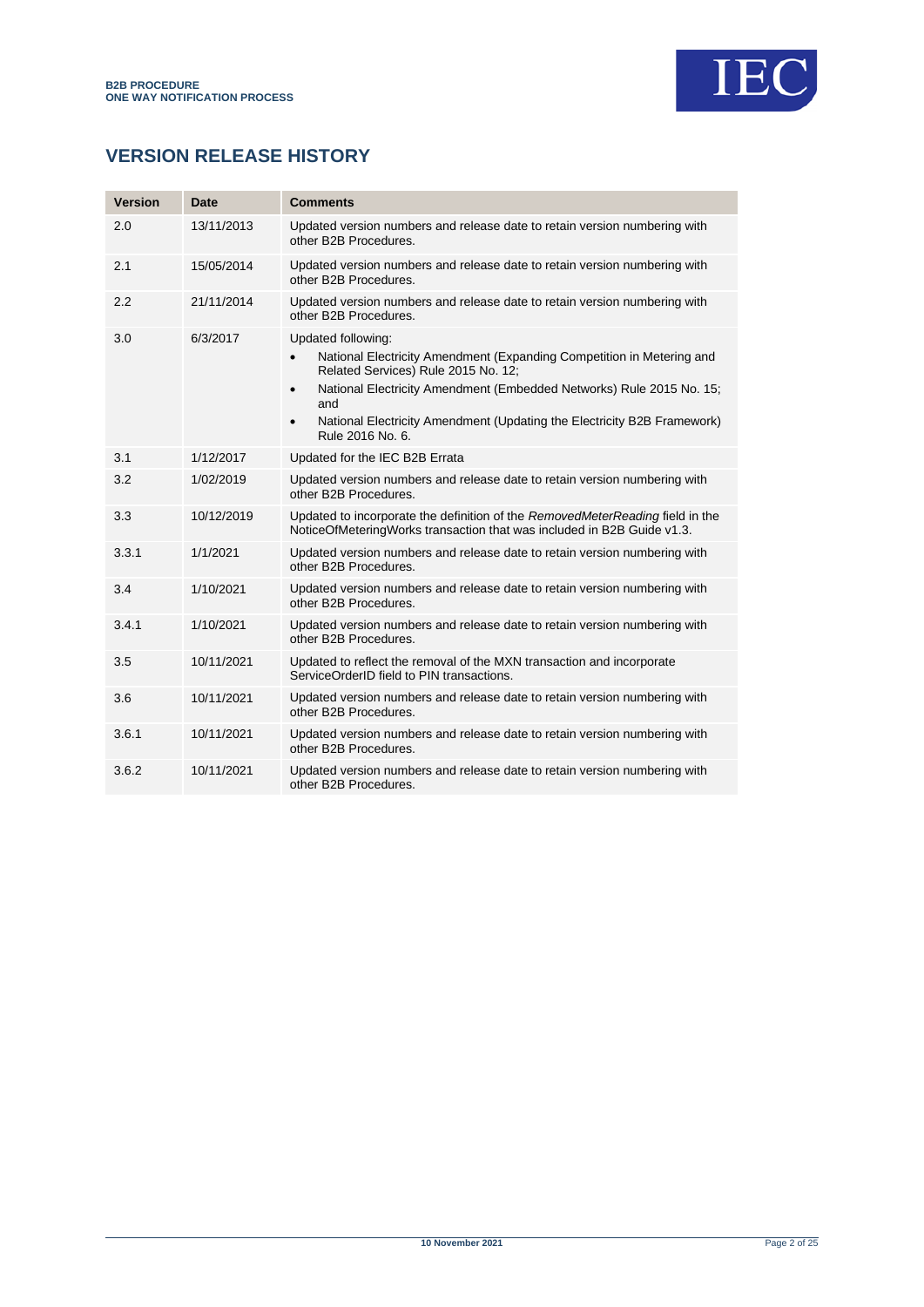

# **CONTENTS**

| 1                | <b>INTRODUCTION</b>                                  | $\overline{\bf 4}$ |
|------------------|------------------------------------------------------|--------------------|
| 1.1              | <b>Purpose and Scope</b>                             | 4                  |
| 1.2 <sub>1</sub> | Definitions and Interpretation                       | 4                  |
| 1.3              | <b>Related Documents</b>                             | 4                  |
| $1.4^{\circ}$    | <b>Guidance Notes</b>                                | 6                  |
| $\mathbf{2}$     | <b>BUSINESS PROCESS</b>                              | 7                  |
| 2.1              | One Way Notification Types                           | $\overline{7}$     |
| 2.2              | <b>Acknowledging One Way Notifications</b>           | 8                  |
| $\mathbf{3}$     | <b>PROCESS DIAGRAMS AND TIMING REQUIREMENTS</b>      | 9                  |
| 3.1              | <b>All Transactions</b>                              | 9                  |
| 4                | <b>TRANSACTIONS</b>                                  | 10                 |
| 4.1              | Notification with CSV Payloads                       | 10                 |
| 4.2              | Transactions with aseXML                             | 13                 |
| 5                | <b>BUSINESSACCEPTANCE/REJECTION TRANSACTION DATA</b> | 24                 |
| 5.1              | Applicable events                                    | 25                 |

# **TABLES**

| Table 1  |  |
|----------|--|
| Table 2  |  |
| Table 3  |  |
| Table 4  |  |
| Table 5  |  |
| Table 6  |  |
| Table 7  |  |
| Table 8  |  |
| Table 9  |  |
| Table 10 |  |
| Table 11 |  |
| Table 12 |  |
|          |  |
|          |  |
|          |  |

# **FIGURES**

|--|--|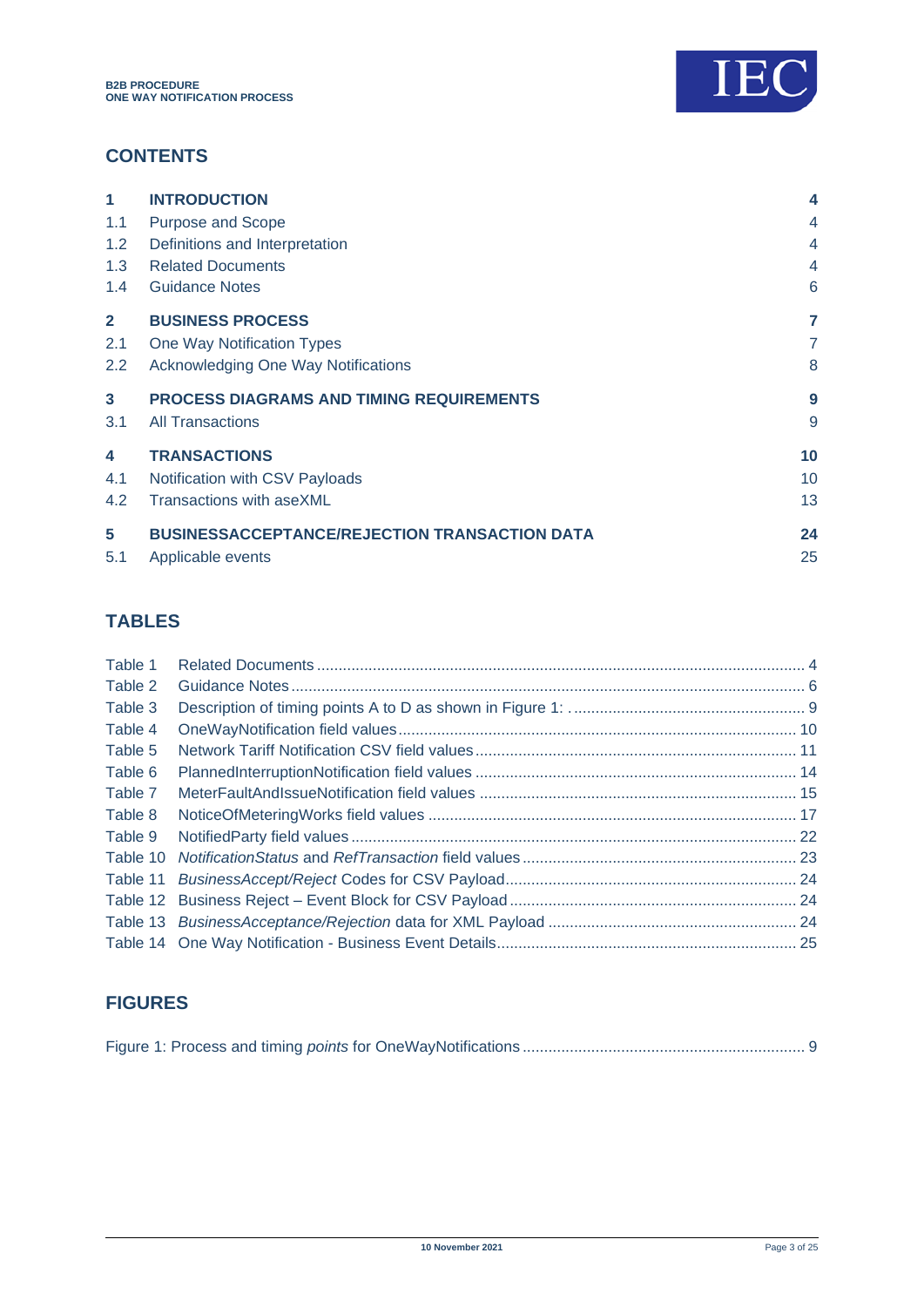

# <span id="page-3-0"></span>**1 INTRODUCTION**

## <span id="page-3-1"></span>**1.1 Purpose and Scope**

- (a) This B2B Procedure: One Way Notification Process is published by AEMO in accordance with clause 7.17.3 of the NER.
- (b) It details the processes and data requirements concerning the use of One Way Notifications. It enables Participants to send information to each other regarding:
	- (i) tariff changes;
	- (ii) *metering* changes;
	- (iii) planned interruptions; and
	- (iv) issuing a notification of a service order to a notified party.
- (c) This Procedure has effect only for the purposes set out in the NER. The NER and National Electricity Law prevail over this procedure to the extent of any inconsistency.

# <span id="page-3-2"></span>**1.2 Definitions and Interpretation**

- (a) The Retail Electricity Market Procedures Glossary and Framework:
	- (i) is incorporated into and forms part of this Procedure; and
	- (ii) should be read with this Procedure.
- (b) In the event of any inconsistency between this Procedure and the B2B Procedure Technical Delivery Specification, unless this Procedure provides otherwise, the B2B Procedure Technical Delivery Specification shall prevail to the extent of the inconsistency.
- (c) All times (related to the conduct of the work) refer to the local time for the Site (where the work requested is to be carried out). Local time is inclusive of daylight saving time changes.

# <span id="page-3-3"></span>**1.3 Related Documents**

#### <span id="page-3-4"></span>**Table 1 Related Documents**

| Title                                                                         | Location                                                                                                                   |
|-------------------------------------------------------------------------------|----------------------------------------------------------------------------------------------------------------------------|
| Retail Electricity Market Procedures -<br>Glossary and Framework              | http://www.aemo.com.au/Electricity/National-Electricity-Market-<br>NEM/Retail-and-metering/Glossary-and-Framework          |
| <b>B2B Procedure Technical Delivery</b><br>Specification                      | http://www.aemo.com.au/Electricity/National-Electricity-Market-<br>NEM/Retail-and-metering/Business-to-business-procedures |
| <b>B2B Procedure Service Order Process</b>                                    | http://www.aemo.com.au/Electricity/National-Electricity-Market-<br>NEM/Retail-and-metering/Business-to-business-procedures |
| <b>B2B Procedure Meter Data Process</b>                                       | http://www.aemo.com.au/Electricity/National-Electricity-Market-<br>NEM/Retail-and-metering/Business-to-business-procedures |
| <b>B2B Procedure Customer and Site Details</b><br><b>Notification Process</b> | http://www.aemo.com.au/Electricity/National-Electricity-Market-<br>NEM/Retail-and-metering/Business-to-business-procedures |
| Metrology Procedure: Part A                                                   | http://www.aemo.com.au/Electricity/National-Electricity-Market-<br>NEM/Retail-and-metering                                 |
| <b>B2B Guide</b>                                                              | http://www.aemo.com.au/Electricity/National-Electricity-Market-<br>NEM/Retail-and-metering/Business-to-business-procedures |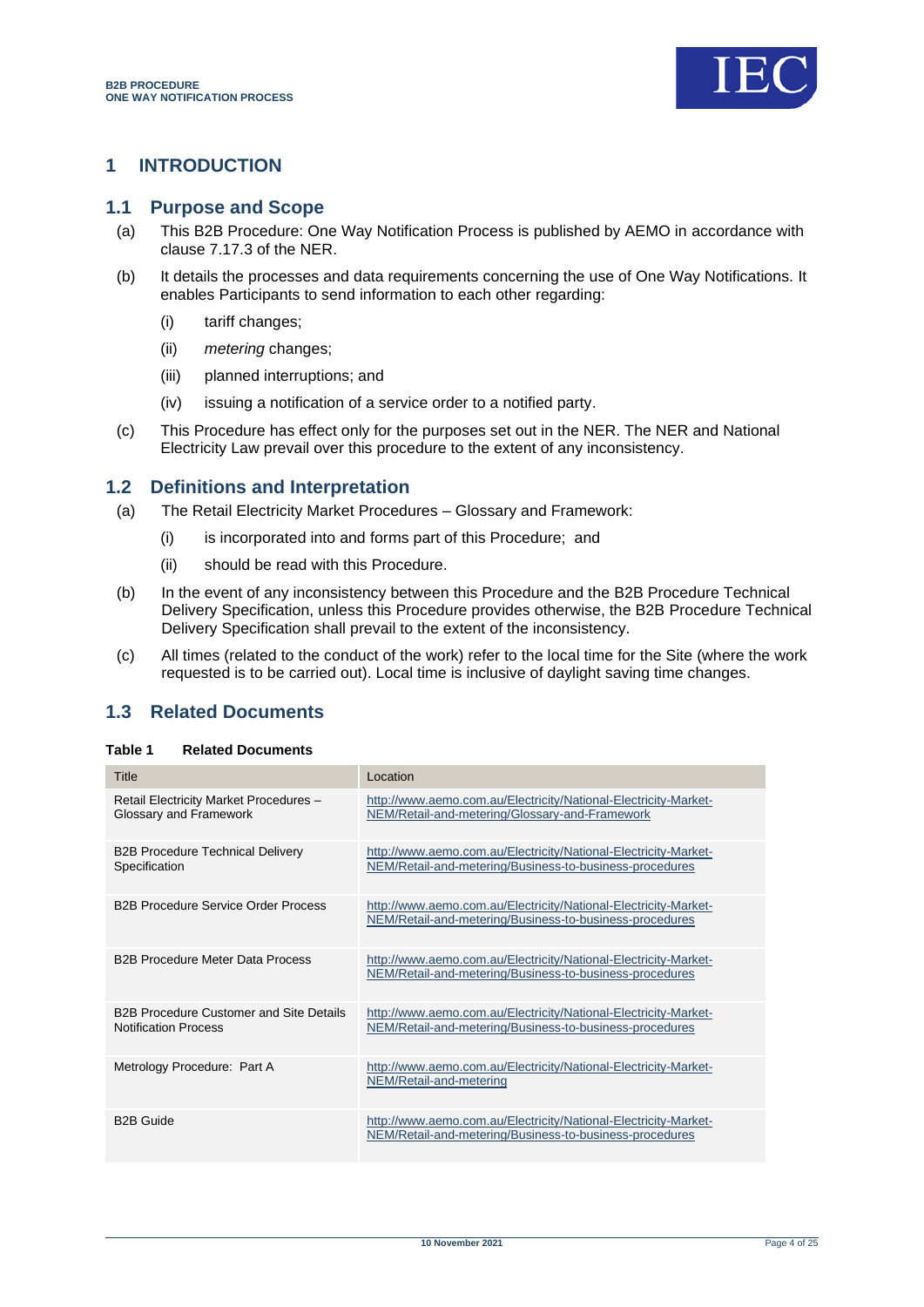

| Title                                  | Location                                                         |
|----------------------------------------|------------------------------------------------------------------|
| <b>MSATS procedures CATS Procedure</b> | http://www.aemo.com.au/Electricity/National-Electricity-Market-  |
| Principles and Obligations             | NEM/Retail-and-metering/Market-Settlement-and-Transfer-Solutions |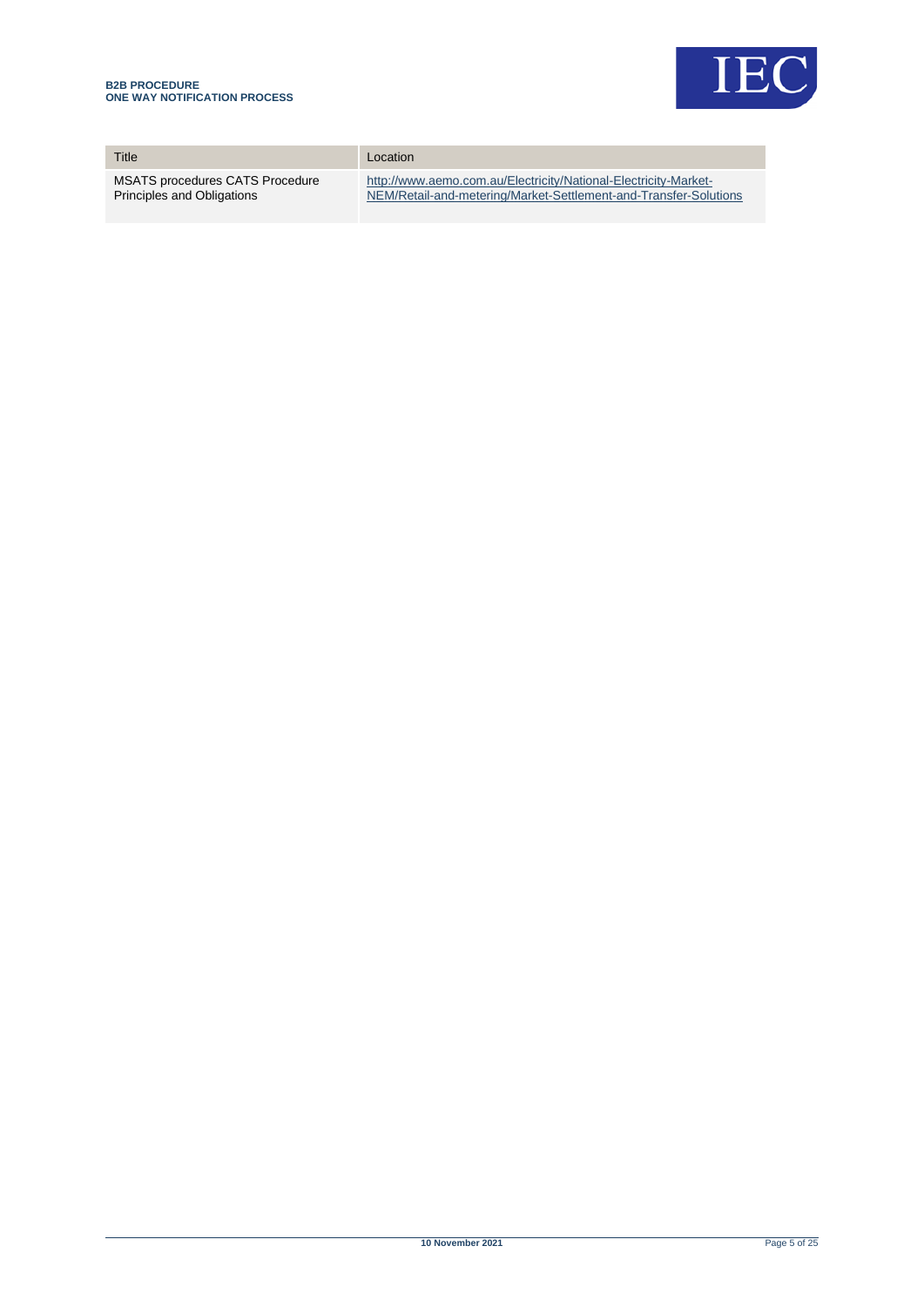

# <span id="page-5-0"></span>**1.4 Guidance Notes**

- (a) This document contains Guidance Notes that provides the reader with a reference point where an obligation for services is provided for in the NEM.
- (b) A number of timing requirements that represent common industry practice have also been included. These timings are not associated with the communication of B2B transactions, do not have a head of power and are not enforceable.
- (c) Guidance Notes are indicated by the use of [Guidance Note #] at the commencement of the clause in this procedure and highlighted in grey.
- (d) The table below lists the document or documents for reference.

## <span id="page-5-1"></span>**Table 2 Guidance Notes**

| Reference          | <b>Document Name</b>                                                                                                      |
|--------------------|---------------------------------------------------------------------------------------------------------------------------|
| [Guidance Note 1]  | This is an accepted or common industry practice that does not reference a<br>specific legal or jurisdictional requirement |
| [Guidance Note 2]  | National Energy Retail Rules (NERR)                                                                                       |
| [Guidance Note 3]  | Service Level Procedure Metering Data Provider Services                                                                   |
| [Guidance Note 4]  | <b>National Electricity Rules (NER)</b>                                                                                   |
| [Guidance Note 5]  | Essential Services Commission (ESC) Electricity Distribution Code (Victoria)                                              |
| [Guidance Note 6]  | Service Level Procedure Metering Provider Services                                                                        |
| [Guidance Note 7]  | Victorian Electricity Distributors Service & Installation Rules                                                           |
| [Guidance Note 8]  | SA Power Networks Service & Installation Rules                                                                            |
| [Guidance Note 9]  | Electricity Distribution Network Code (Queensland)                                                                        |
| [Guidance Note 10] | Metrology Procedure – Part A and Part B                                                                                   |
| [Guidance Note 11] | Electricity Distribution Code (South Australia)                                                                           |
| [Guidance Note 12] | <b>MSATS Procedures: CATS Procedure Principles and Obligations</b>                                                        |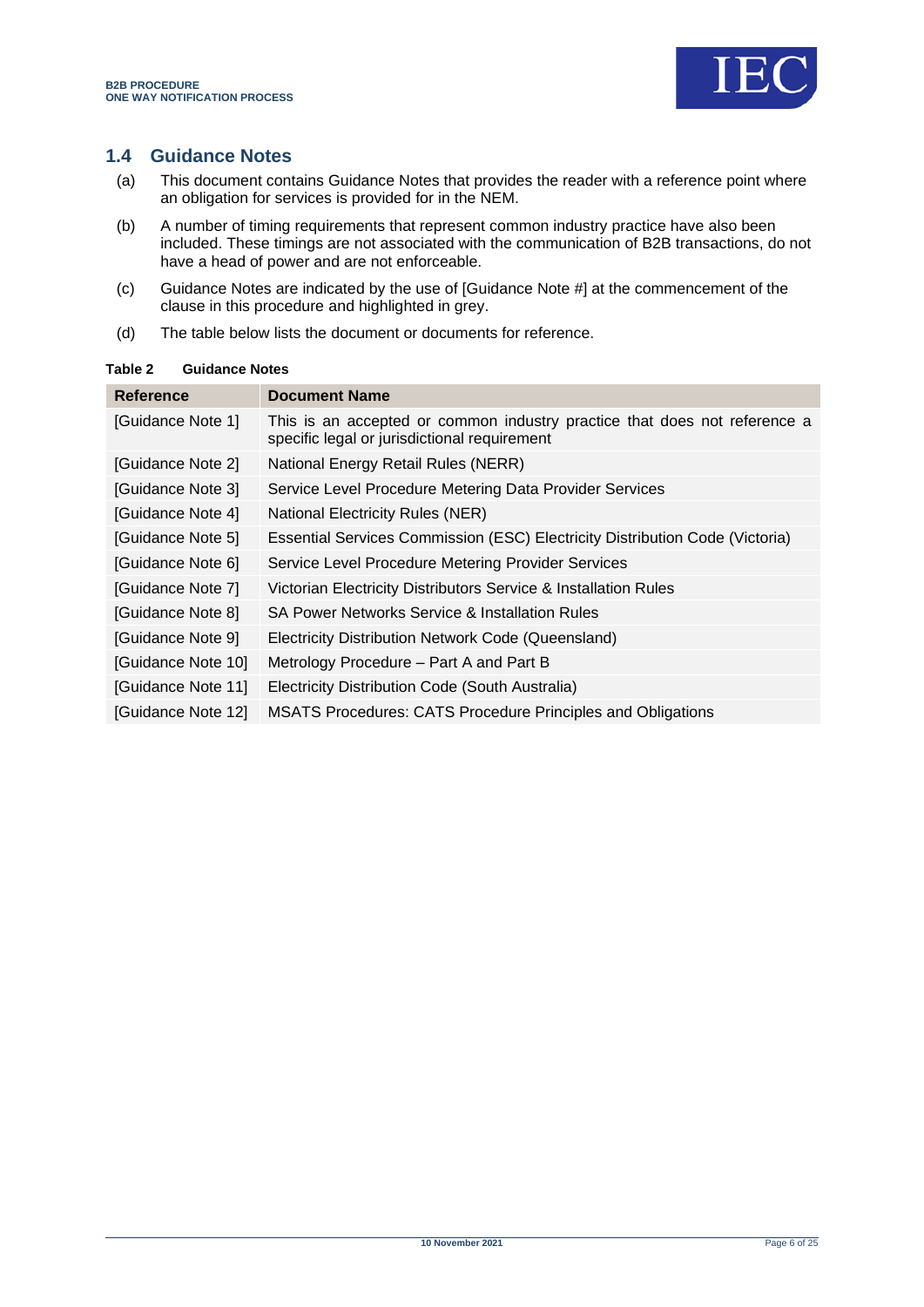

# <span id="page-6-0"></span>**2 BUSINESS PROCESS**

## <span id="page-6-1"></span>**2.1 One Way Notification Types**

(a) The One Way Notification process enables Participants to send information or messages to other Participants in a single transaction for one or more *NMI*s via CSV or XML.

#### **2.1.1 Notification with CSV Payload**

(a) Network Tariff Notification (NTN) – The Initiator may use this notification to inform a Recipient of a proposed Network Tariff change.

#### **2.1.2 Transactions using XML**

- (a) PlannedInteruptionNotification The Initiator may use this transaction to inform a Recipient of a planned interruption to supply at a site.
- (b) Meter**FaultAndIssueNotification** The Initiator may use this transaction to send information relating to a meter fault or issue to a Recipient. This includes *meter* faults and *meters* that require changes due to the *meter* not meeting Metrology requirements. The transaction includes optional fields to allow a non-regulated Metering Provider to propose the installation/replacement timing for the affected meters.
- (c) NoticeOfMeteringWorks The Initiator may use this transaction to inform a Recipient of the completion of *meter* works (including *Network Devices*) at a Site.
- (d) NotifiedParty The Initiator may use this transaction for notifications of service order requests and responses to and from Notified Parties. For clarification on the use of this transaction, please refer to the B2B Procedure Service Order Process, Technical Delivery Specification and the B2B Guide.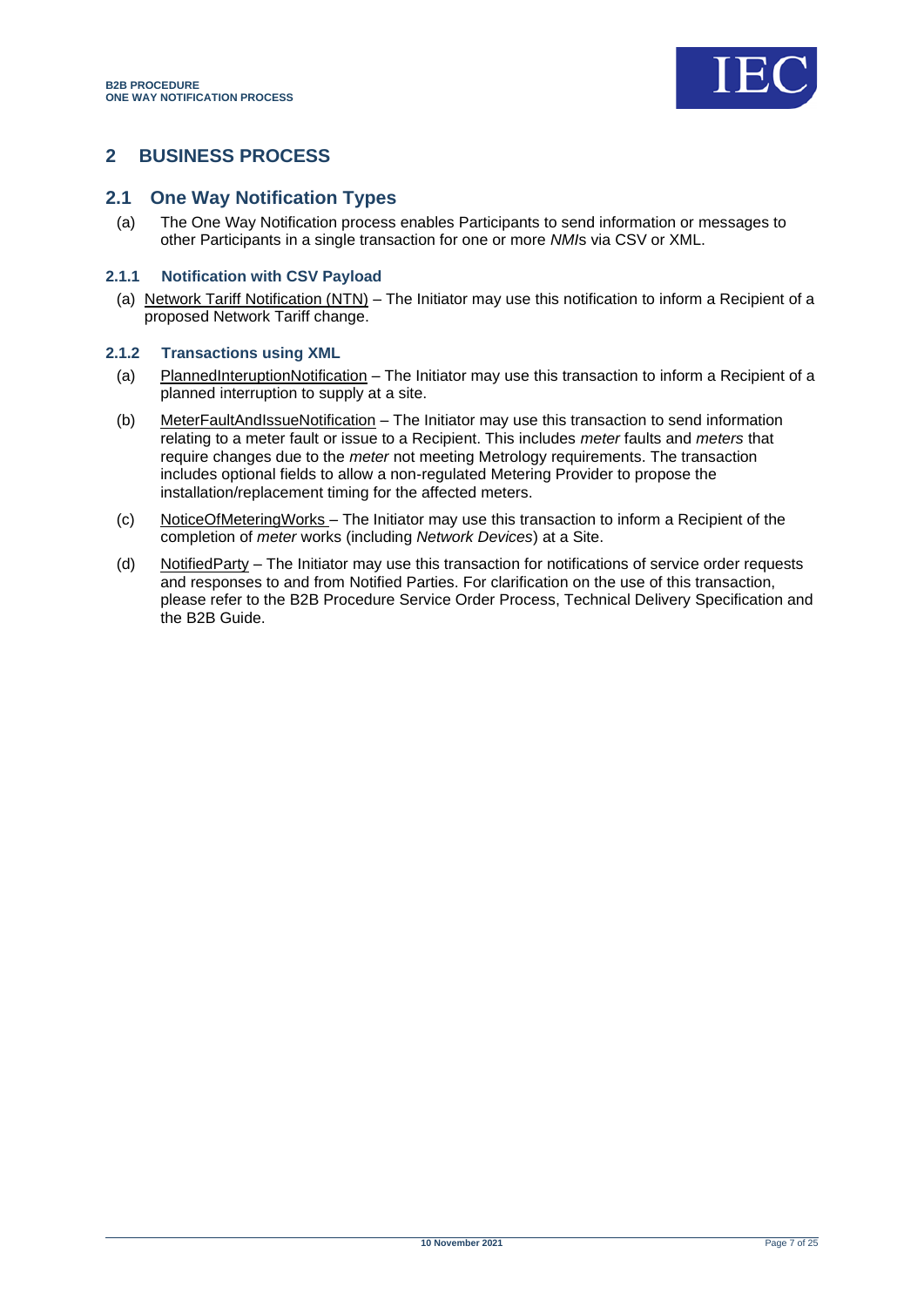

# <span id="page-7-0"></span>**2.2 Acknowledging One Way Notifications**

- (a) Upon receipt of any One Way Notification, a Recipient must return a *BusinessReceipt* to confirm the receipt of that One Way Notification.
- (b) The Recipient must then send a *BusinessAcceptance/Rejection* to the Initiator as follows:
	- (i) A *BusinessAcceptance/Rejection* with *Status* of "Accept" is to be used to indicate acceptance of the B2B Transaction, including the format and content of the Business Document and that the entire file has been accepted.
	- (ii) A *BusinessAcceptance/Rejection* with *Status* of "Reject" is to be used to indicate rejection of the B2B Transaction, including the format of the Business Document and the business content.
	- (iii) If the file format is invalid, the Initiator must resolve the problem and send a new Business Document if appropriate.
	- (iv) See section [5](#page-23-0) for *BusinessAcceptance/Rejection* format.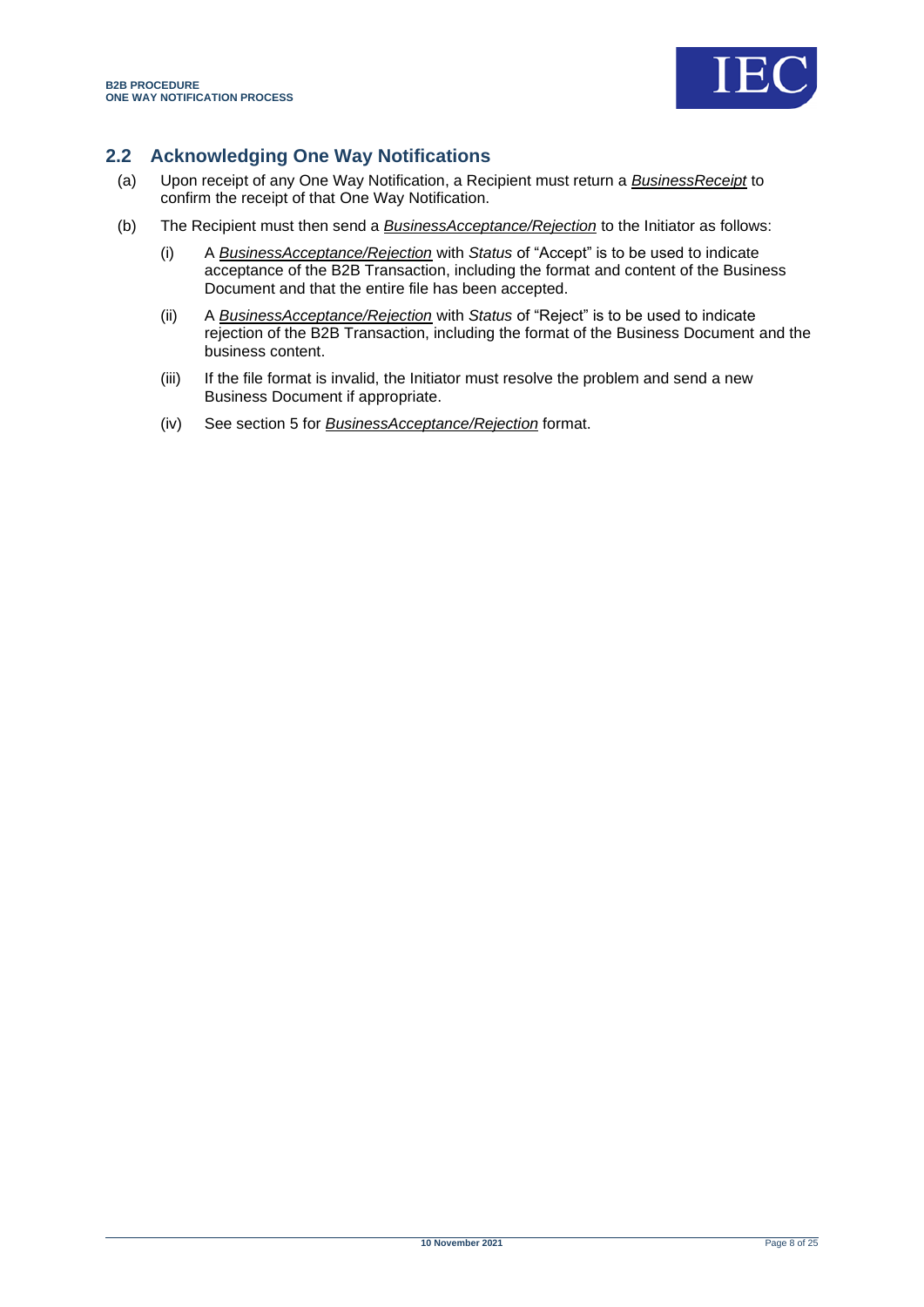

# <span id="page-8-0"></span>**3 PROCESS DIAGRAMS AND TIMING REQUIREMENTS**

- (a) The transactions associated with this overall Procedure and the process and timing points are the same for each message type.
- (b) The below process and timing points only applies for the NotifiedParty transaction where the Initiator has elected to manage notifications to Notified Parties separately i.e. the *NotifiedPartyID* is not populated in the related ServiceOrderRequest.
- (c) If the NotifiedParty transaction is triggered by including the *NotifiedPartyID* in the ServiceOrderRequest, refer to the B2B Technical Delivery Specification and B2B Service Order Procedure for process and timings.

# <span id="page-8-1"></span>**3.1 All Transactions**

#### <span id="page-8-3"></span>**Figure 1: Process and timing points for One Way Notifications**



<span id="page-8-2"></span>**Table 3 Description of timing points A to D as shown i[n Figure 1: .](#page-8-3)**

| <b>Timing Point</b> | <b>Definition</b>                                                                                                                             |
|---------------------|-----------------------------------------------------------------------------------------------------------------------------------------------|
| $\overline{A}$      | This is the point when the Initiator determines they need to initiate a notification for a connection point or<br>a set of connection points. |
| B                   | This is the point when the Initiator sends the relevant OneWayNotification transaction for a NMI or a set of<br>NMIs to the Recipient.        |
| C                   | This is the point when the Recipient sends the <i>BusinessReceipt</i> to the Initiator.                                                       |
| D                   | This is the point when the Recipient sends the <i>BusinessAcceptance/Rejection</i> to the Initiator.                                          |
| (a)                 | When using these transactions they must be sent to enable affected parties to meet relevant<br>regulatory obligations.                        |

(b) [Guidance Note 2] PlannedInterruptionNotification must be sent at least 4 business days before the date of the expected interruption or as per customer consent in accordance with the Retail Rules.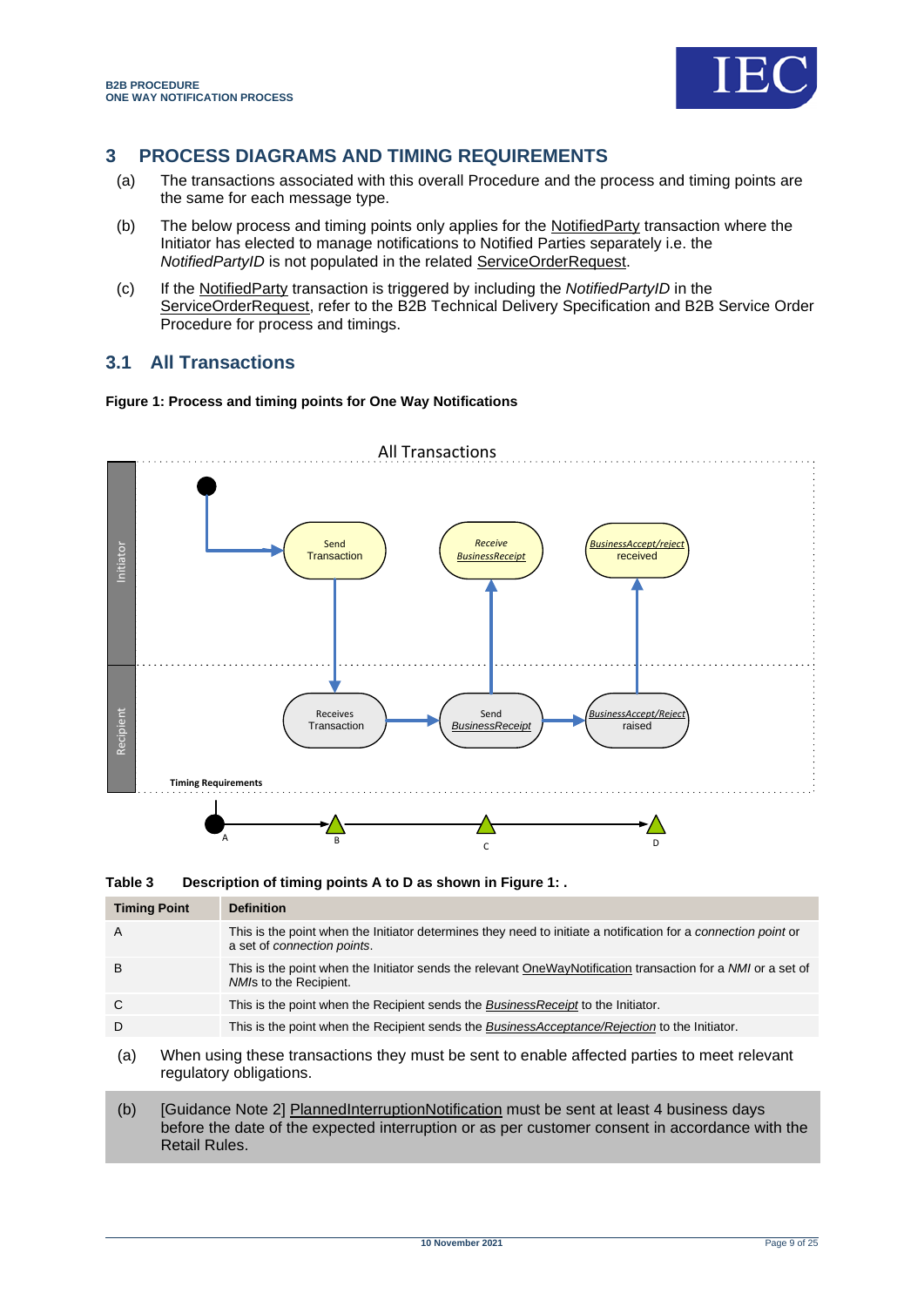

(c) [Guidance Note 6] NoticeOfMeteringWorks must be sent within 2 business days of the work being completed.

# <span id="page-9-0"></span>**4 TRANSACTIONS**

Key

- $M =$  Mandatory (must be provided in all situations).
- $R$  = Required (must be provided if this information is available or has changed).
- $O =$  Optional (may be provided and should be used if provided).
- $N = Not required (not required and may be ignored if provided).$

## <span id="page-9-1"></span>**4.1 Notification with CSV Payloads**

#### **4.1.1 Notification Details**

- (a) There is a pre-defined *CSVNotificationDetail* for the following message name:
	- (i) Network Tariff Notification (NTN)

#### **4.1.2 Header Data**

- (a) The OneWayNotification transaction must only contain a single *CSVNotificationDetail* payload.
- (b) Participants must ensure that the OneWayNotification conforms with the usage, format and definitional rules detailed in the Table 4:

| <b>Field</b>                 | <b>Format</b>       | <b>Use</b> | <b>Definition</b>                                                                                                                |
|------------------------------|---------------------|------------|----------------------------------------------------------------------------------------------------------------------------------|
| InitiatorID                  | VarChar(10)         | M          | Participant ID that initiates the OWNP transaction.                                                                              |
| RecipientID                  | VarChar(10)         | M          | Participant ID to whom the data is being provided.                                                                               |
| TransactionGroup             | VarChar(25)         | M          | The OWNP (OneWayNotificationPayload) is provided by the initiating<br>participant. This indicates the type of Business Document. |
| Priority                     | Enumerated<br>Value | M          | Priority value for One Way Notification is "Low".<br>Refer to B2B Technical Delivery Specification.                              |
| <b>CSVNotificationDetail</b> | CSVDATA             | M/N        | Contains embedded data for a OneWayNotification.<br>Refer to 4.1.3 for details.                                                  |

#### <span id="page-9-2"></span>**Table 4 OneWayNotification field values**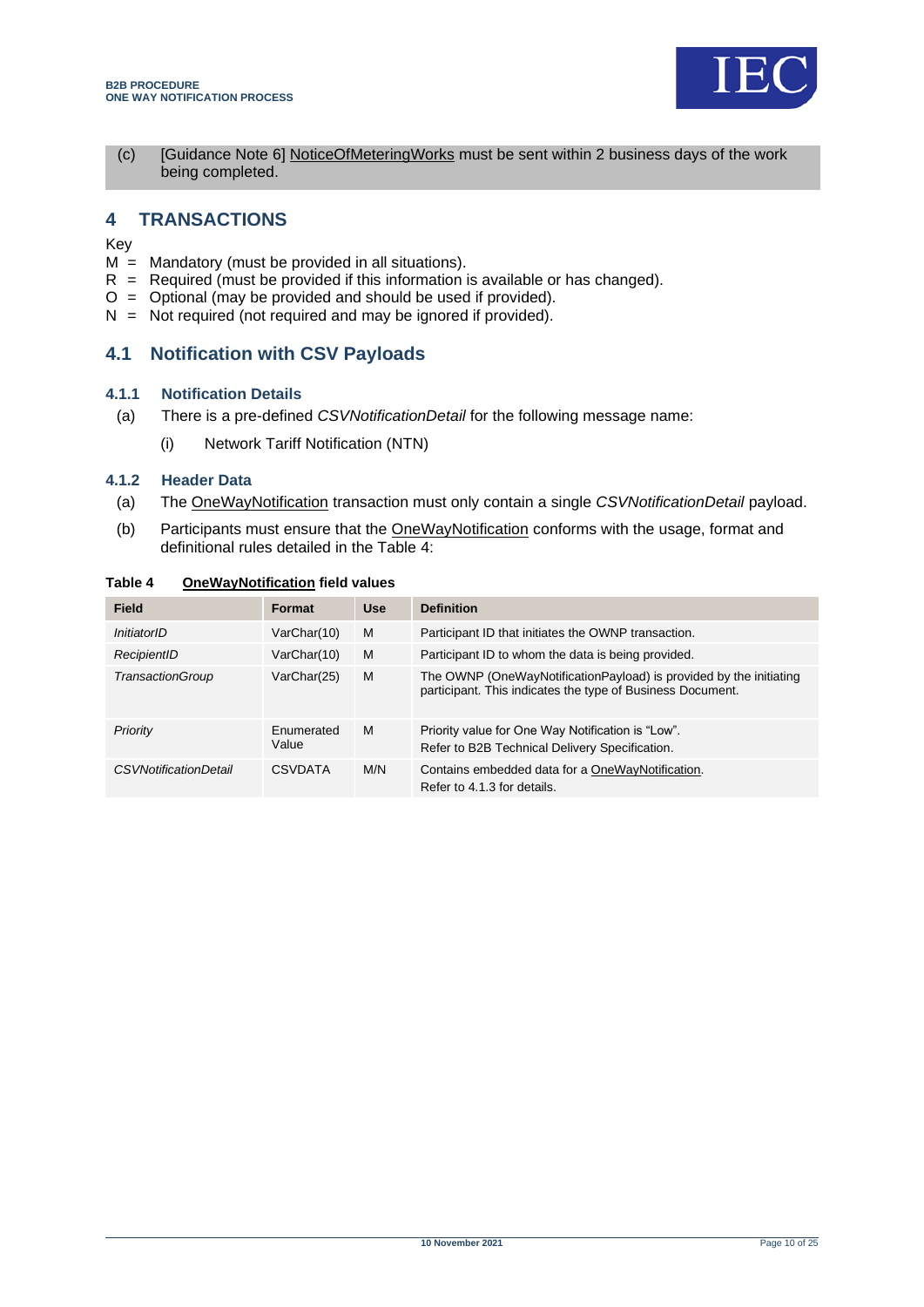

## **4.1.3 Network Tariff Notification**

- (a) The Network Tariff Notification is defined as;
	- (i) Message Type OneWayNotification
	- (ii) Message Name NTN
- (b) The Initiator should use the allowable values provided where these are applicable to the REASONFORCHANGE and only use 'Other' where none of the standard texts apply.

| Column              | <b>Field</b>                            | <b>Format</b>           | <b>Use</b> | <b>Definition</b>                                                                                                                                                                                                                |
|---------------------|-----------------------------------------|-------------------------|------------|----------------------------------------------------------------------------------------------------------------------------------------------------------------------------------------------------------------------------------|
| Column1             | <b>RECORDIN</b><br><b>DICATOR</b>       | CHAR(1)                 | M          | Indicates the type of record, "I" for information which is the column<br>headings for the CSVNotificationDetail data, and "D" which is the data<br>for the matching heading.                                                     |
| Column <sub>2</sub> | RECORDNU<br><b>MBER</b>                 | CHAR(5)                 | M          | Unique record identifier containing an incrementing row number for<br>each record in the CSVNotificationDetail.                                                                                                                  |
| Column3             | <b>MESSAGEN</b><br>AME                  | VARCHAR(3)              | M          | The Message Name for Network_Tariff_Notification, is always "NTN".                                                                                                                                                               |
| Column4             | <b>VERSION</b>                          | CHAR(1)                 | M          | Identifies the version of the CSVNotificationDetail content.<br>For NTN this is "2".                                                                                                                                             |
| Column <sub>5</sub> | <b>NMI</b>                              | <b>CHAR(10)</b>         | M          | <i>NMI</i> where the network tariff change is proposed to occur.                                                                                                                                                                 |
| Column6             | <b>NMICHECK</b><br><b>SUM</b>           | CHAR(1)                 | M          | NMI Checksum for the NMI.                                                                                                                                                                                                        |
| Column7             | <b>METERSER</b><br><b>IALNUMBE</b><br>R | VARCHAR(12)             | M          | Meter Serial ID.                                                                                                                                                                                                                 |
| Column8             | <b>NMISUFFIX</b>                        | CHAR(2)                 | M          | As defined in the National Metering Identifier Procedure E.g.<br>"11", "E1", "B1", "Q1", "K1".                                                                                                                                   |
| Column9             | <b>NTPROPOS</b><br><b>EDDATE</b>        | DATE(8)                 | M          | The proposed date of the network tariff change by the Initiator.<br>Format: YYYYMMDD                                                                                                                                             |
| Column10            | <b>NOTICEEN</b><br><b>DDATE</b>         | DATE(8)                 | R          | The latest date the Initiator can effect a network tariff change without<br>initiating a new Network Tariff Notification.<br>Where application of this procedure is mandatory this date must be<br>provided.<br>Format: YYYYMMDD |
| Column11            | <b>PROPOSED</b><br><b>NTC</b>           | VARCHAR(10)             | M          | The new network tariff code being proposed for that<br>NMISUFFIX/Register.                                                                                                                                                       |
| Column 12           | <b>REASONFO</b><br><b>RCHANGE</b>       | VARCHAR(50)             | M          | The reason for network tariff change. Allowable values:<br>• No Change<br>• DNSP Review<br>• Change of NMI Classification<br>• Retailer/MC Meter Roll Out<br>• Regulator Review<br>• Cust Request<br>• Other                     |
| Column13            | <b>NOTES</b>                            | <b>VARCHAR</b><br>(240) | M/O        | Free text.<br>Mandatory when REASONFORCHANGE 'Other' is used.                                                                                                                                                                    |

<span id="page-10-0"></span>

| Table 5 | <b>Network Tariff Notification CSV field values</b> |  |  |
|---------|-----------------------------------------------------|--|--|
|         |                                                     |  |  |

(c) For each *NMI* included in a NTN, the Initiator must create individual data (D) records for all network tariffs that will be applicable to the *NMI* post the network tariff change in the *CSVNotificationDetail* payload, whether the network tariff is changing or not.

(d) Example of I & D indicator records for NetworkTariffNotification:

I,RECORDNUMBER,MESSAGENAME,VERSION,NMI,NMICHECKSUM,METERSERIALNUMB ER,NMISUFFIX,NTPROPOSEDDATE,NOTICEENDDATE,PROPOSEDNTC,REASONFORCH ANGE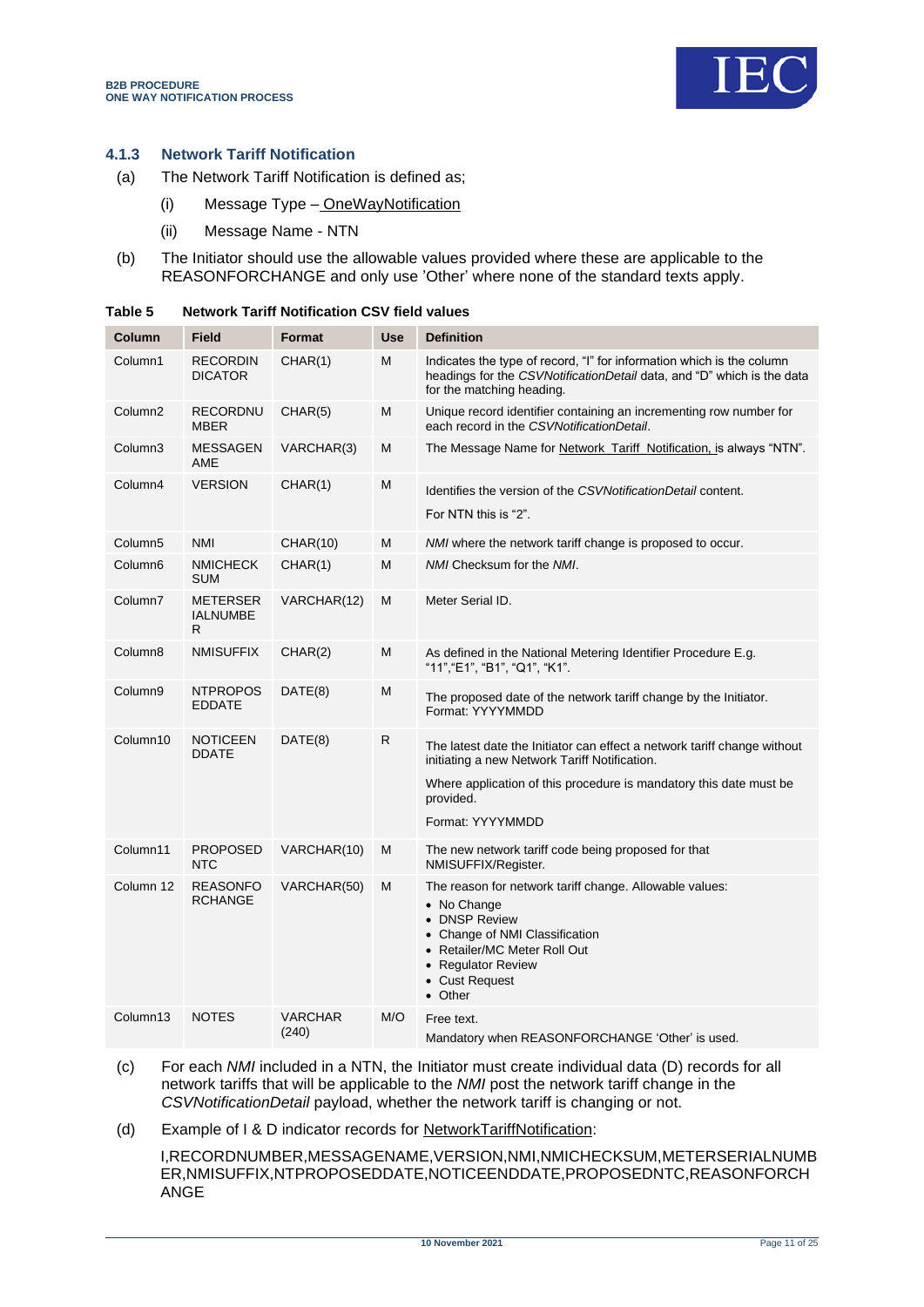

D,1,NTN,2,1234567890,1,87654,E1,20171201,20171220,B101,DNSP Review D,2,NTN,2,1234567890,1,87654,E2,20171201,20171220,B102,DNSP Review D,3,NTN,2,1234567890,1,87654,B1,20171201,20171220,NE113,No Change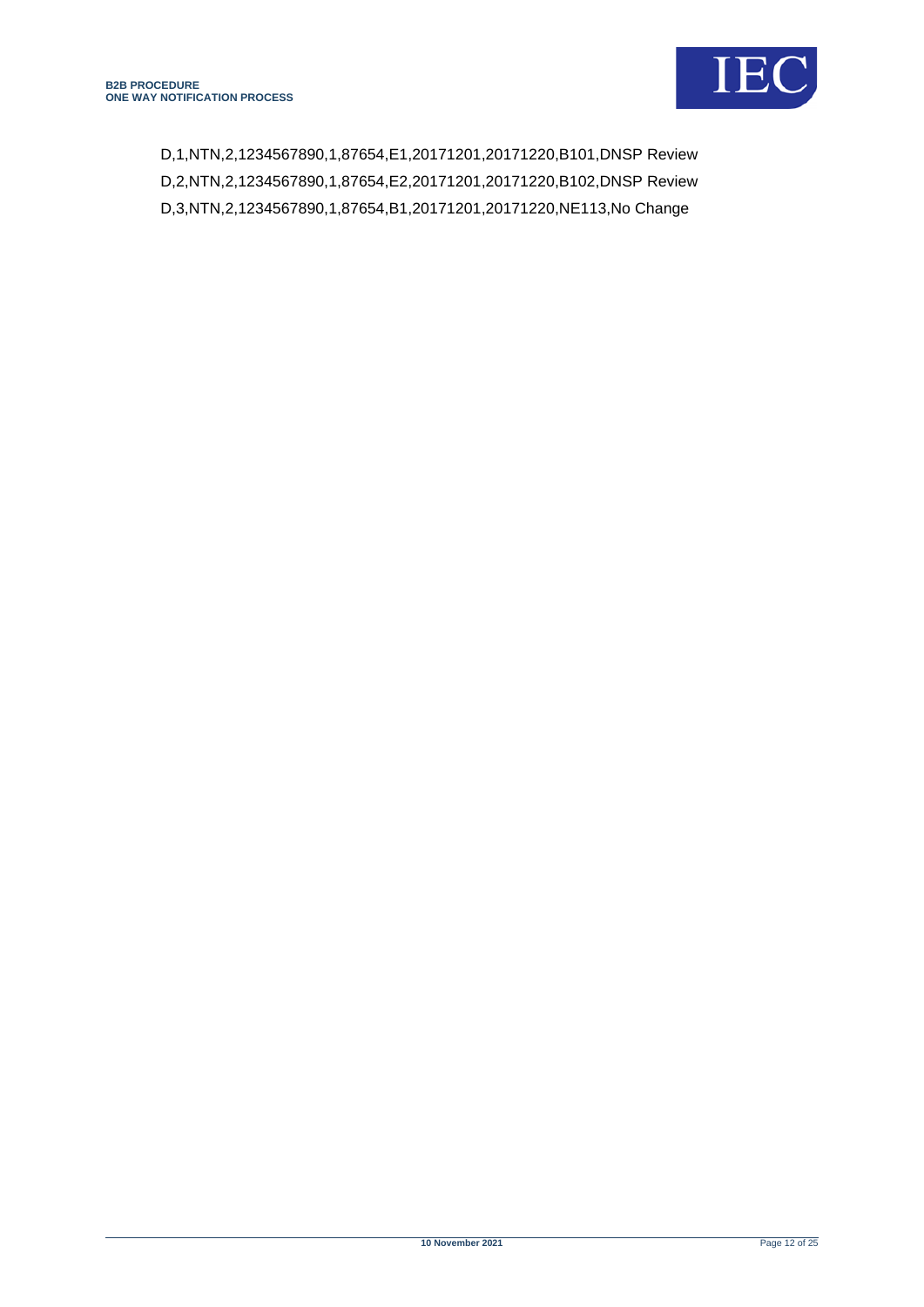

# <span id="page-12-0"></span>**4.2 Transactions with aseXML**

#### **4.2.1 Transaction Details**

- (a) There are four transactions that use aseXML:
	- (i) PlannedInterruptionNotification
	- (ii) MeterFaultAndIssueNotification
	- (iii) NoticeofMeteringWorksNotification
	- (iv) NotifiedParty

Key

- $M =$  Mandatory (must be provided in all situations).
- $R$  = Required (must be provided if this information is available or has changed).
- O = Optional (may be provided and should be used if provided).
- $N =$  Not required (not required and may be ignored if provided).

## **4.2.2 PlannedInterruptionNotification Data**

(a) The Initiator should use the allowable values provided where these are applicable to the *REASONFORINTER* and only use 'Other' where none of the standard texts apply.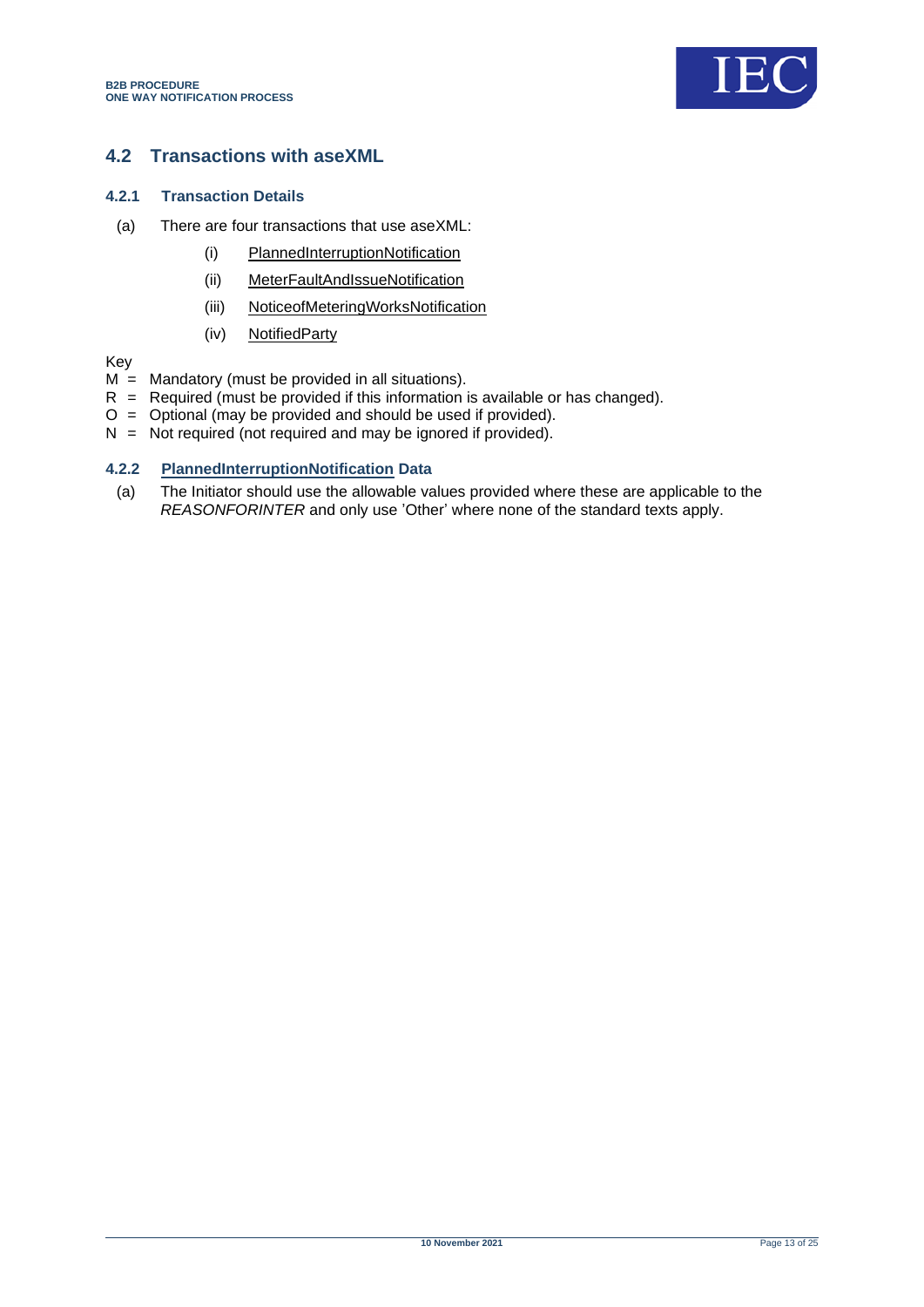

| Field                 | <b>Format</b>     | Use | <b>Definition</b>                                                                                                                                                                                                                                                                                                                                                                   |
|-----------------------|-------------------|-----|-------------------------------------------------------------------------------------------------------------------------------------------------------------------------------------------------------------------------------------------------------------------------------------------------------------------------------------------------------------------------------------|
| NMI                   | Char(10)          | M   | NMI where the planned interruption to <i>supply</i> is proposed to occur.                                                                                                                                                                                                                                                                                                           |
| <b>NMIChecksum</b>    | Char(1)           | O   | NMI Checksum for the NMI.                                                                                                                                                                                                                                                                                                                                                           |
| <b>StartDate</b>      | DATE              | M   | The proposed start date of the planned interruption to supply by the Initiator.                                                                                                                                                                                                                                                                                                     |
| <b>StartTime</b>      | TIME              | м   | The proposed start time of the planned interruption to supply by the Initiator.                                                                                                                                                                                                                                                                                                     |
| EndDate               | DATE              | M/O | Mandatory for an interruption window that is greater than 1 day, Optional for a<br>single calendar day interruption window. This is used where the Initiator<br>wants to advise the Recipient that they have a program of works which may<br>go over an extended period.                                                                                                            |
| Duration              | VARCHAR(5)        | M   | The duration of the planned interruption to <i>supply</i> for that NMI.<br>Format: HH:MM                                                                                                                                                                                                                                                                                            |
| <b>ReasonForInter</b> | VARCHAR(50)       | M   | The reason for planned interruption.<br>Allowed values:<br>• Meter Exchange - Individual<br>• Meter Exchange - Rollout<br>• Meter Replacement - Family Maintenance<br>• Meter Test<br>• Meter Fault Investigation<br>• Distribution Works<br>• Meter Installation - Additional<br>• Install Controlled Load<br>• Remove Meter<br>• Move Meter<br>• Meter Reconfiguration<br>• Other |
| <b>Notes</b>          | VARCHAR (240) M/O |     | Free text.<br>Mandatory when ReasonForlnter 'Other' is used.                                                                                                                                                                                                                                                                                                                        |
| ServiceOrderID        | VARCHAR (15)      | R   | A defined reference, used for reference and tracking.<br>Format must exactly match that used in the ServiceOrderRequest (including<br>leading or trailing zeros and spaces).                                                                                                                                                                                                        |

## <span id="page-13-0"></span>**Table 6 PlannedInterruptionNotification field values**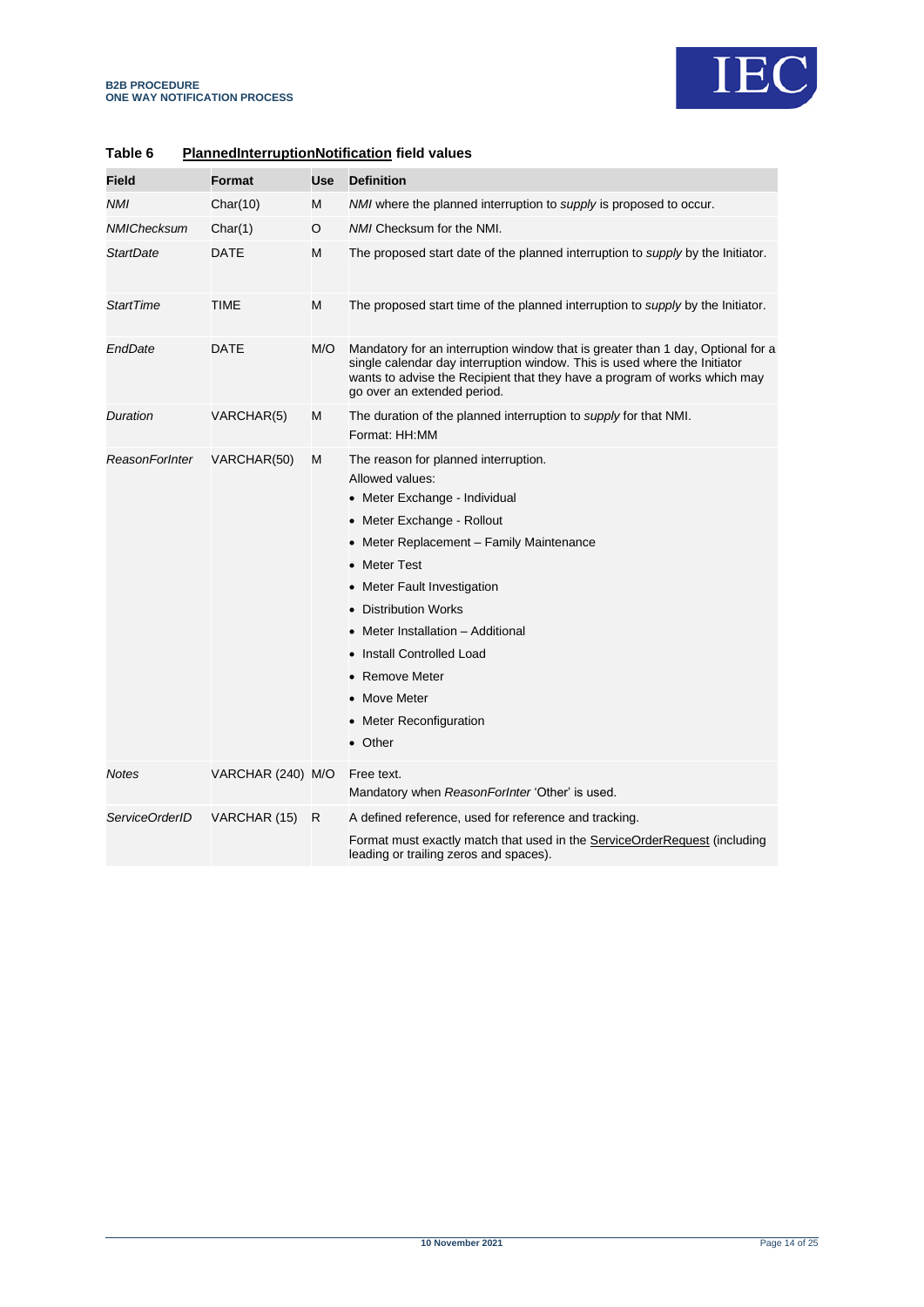

## **4.2.3 MeterFaultAndIssueNotification Data**

- (a) The Initiator should use the allowable values provided where these are applicable to the *REASONFORNOTICE* and only use other where none of the standard texts apply.
- (b) [Guidance Note 1 and Guidance Note 4] The Initiator may use this notification to notify the Recipient of a *metering installation* malfunction.

| <b>Field</b>                 | Format                 | <b>Use</b> | <b>Definition</b>                                                                                                                                                                                                                   |  |  |
|------------------------------|------------------------|------------|-------------------------------------------------------------------------------------------------------------------------------------------------------------------------------------------------------------------------------------|--|--|
| <b>NMI</b>                   | CHAR(10)               | M          | NMI where the <i>meter</i> fault or issue has occurred.                                                                                                                                                                             |  |  |
| <b>NMIChecksu</b><br>m       | CHAR(1)                | $\circ$    | NMI Checksum for the NMI.                                                                                                                                                                                                           |  |  |
| Date                         | <b>DATE</b>            | M          | The date of the <i>meter</i> fault or issue was identified by the Initiator.                                                                                                                                                        |  |  |
| <b>StartDate</b>             | <b>DATE</b>            | $\circ$    | Can be used by the Initiator to inform the recipient of an intended exchange date if<br>the Initiator is intending to offer an meter exchange service.                                                                              |  |  |
| <b>StartTime</b>             | <b>TIME</b>            | $\circ$    | Can be used by the Initiator to inform the recipient of the intended exchange time<br>window if the Initiator is intending to offer an meter exchange service.                                                                      |  |  |
| EndDate                      | <b>DATE</b>            | $\circ$    | Can be used by the Initiator to inform the recipient of the end of the proposes<br>exchange window if the Initiator is intending to offer an meter exchange service.                                                                |  |  |
| Duration                     | VARCHAR(5)             | $\circ$    | The duration of the Meter Exchange for that NMI.<br>Format: HH:MM                                                                                                                                                                   |  |  |
| <b>SupplyOn</b>              | <b>YESNO</b>           | M          | An indicator as to whether supply is available at the Site.<br>Allowed values:<br>Yes<br><b>No</b><br>$\bullet$                                                                                                                     |  |  |
| <b>SupplyOff</b>             | <b>CHAR (40)</b>       | M/N        | An indicator to advise what method was used to de-energise the site.<br>Allowed values:<br>• Remove Fuse<br>$\bullet$ Remote<br>• Local Meter Disconnection<br>• Pillar-Box Pit Or Pole-Top<br>Mandatory when SUPPLYON value is No. |  |  |
| <b>MeterSerial</b><br>Number | <b>VARCHAR</b><br>(12) | $\Omega$   | Meter Serial ID.<br>This field repeats to allow the reporting of multiple Meters.                                                                                                                                                   |  |  |

<span id="page-14-0"></span>**Table 7 MeterFaultAndIssueNotification field values**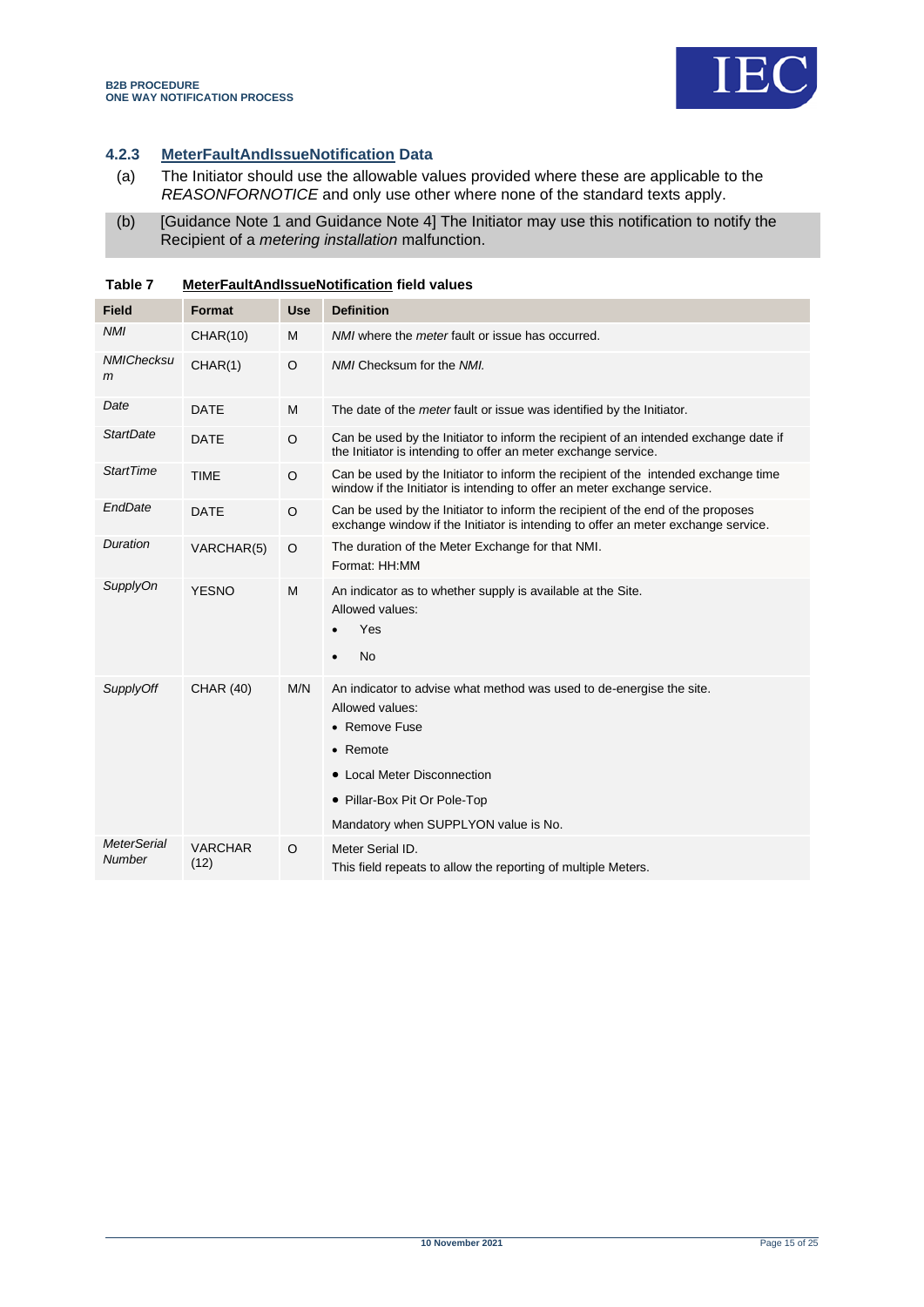

| Field               | Format                      | <b>Use</b> | <b>Definition</b>                                                                                                                                                                                                                                                                                                                                                                                                                                                                                                                                                                                                                                                                                                                                                                                                                                                                                                                                                                                                                                                                                                                                                                                                                                                                                                                                                                                                                                                                                                                                                                                                                                                                                                                                                                                                                              |
|---------------------|-----------------------------|------------|------------------------------------------------------------------------------------------------------------------------------------------------------------------------------------------------------------------------------------------------------------------------------------------------------------------------------------------------------------------------------------------------------------------------------------------------------------------------------------------------------------------------------------------------------------------------------------------------------------------------------------------------------------------------------------------------------------------------------------------------------------------------------------------------------------------------------------------------------------------------------------------------------------------------------------------------------------------------------------------------------------------------------------------------------------------------------------------------------------------------------------------------------------------------------------------------------------------------------------------------------------------------------------------------------------------------------------------------------------------------------------------------------------------------------------------------------------------------------------------------------------------------------------------------------------------------------------------------------------------------------------------------------------------------------------------------------------------------------------------------------------------------------------------------------------------------------------------------|
| ReasonForN<br>otice | VARCHAR(50<br>$\mathcal{E}$ | м          | The reason for <i>meter</i> fault or issue.<br>Allowed values:<br><b>Meter Family Failure</b><br>$\bullet$<br>(Used when a <i>meter</i> family has been determined to no longer meet rule<br>requirements/Australian Standards and must be replaced.)<br><b>Accuracy Failure</b><br>$\bullet$<br>(Used when a <i>meter</i> has been determined to be inaccurate and requires<br>replacement.)<br>Timeswitch/Controlled Load Failure<br>$\bullet$<br>(Used when a timeswitch has failed and a Controlled Load is required.)<br><b>Contactor Failure</b><br>$\bullet$<br>(Used when a load contactor has failed.)<br>No Display<br>$\bullet$<br>(Used when a <i>meters</i> display is not operating correctly and the <i>meter</i> requires<br>replacing.)<br><b>Communication Failure</b><br>$\bullet$<br>(The MP/MDP can't communicate with a remotely read meter.)<br><b>Meter Verification</b><br>$\bullet$<br>(Used where the DNSP has opened and resealed the <i>meter</i> seals and the<br>Recipient may need to check the seals.)<br>Malfunction<br>$\bullet$<br>(Used when the <i>meter</i> has malfunctioned and must be replaced.)<br>Area Event<br>$\bullet$<br>(Used when an area has been affected by an event such as HV injection, fire,<br>flood and the meter is likely to have failed.)<br>Metrology Threshold Breach<br>$\bullet$<br>(Used when a customers' consumption has breached a jurisdictional or meter<br>capacity level.)<br>Meter Bypassed<br>$\bullet$<br>(Used where the <i>meter</i> has been bypassed enabling customers to remain on<br>supply.)<br><b>Physical Damage</b><br>٠<br>(Used where the <i>meter</i> has been physically damaged and no longer<br>functioning.)<br>Theft/Tampering<br>(Used where theft of consumption has been identified and suspected tampering<br>of <i>meter.</i> )<br>Other |
| <b>Notes</b>        | <b>VARCHAR</b><br>(240)     | M/O        | Free text.<br>Mandatory when ReasonForNotice Other is used.                                                                                                                                                                                                                                                                                                                                                                                                                                                                                                                                                                                                                                                                                                                                                                                                                                                                                                                                                                                                                                                                                                                                                                                                                                                                                                                                                                                                                                                                                                                                                                                                                                                                                                                                                                                    |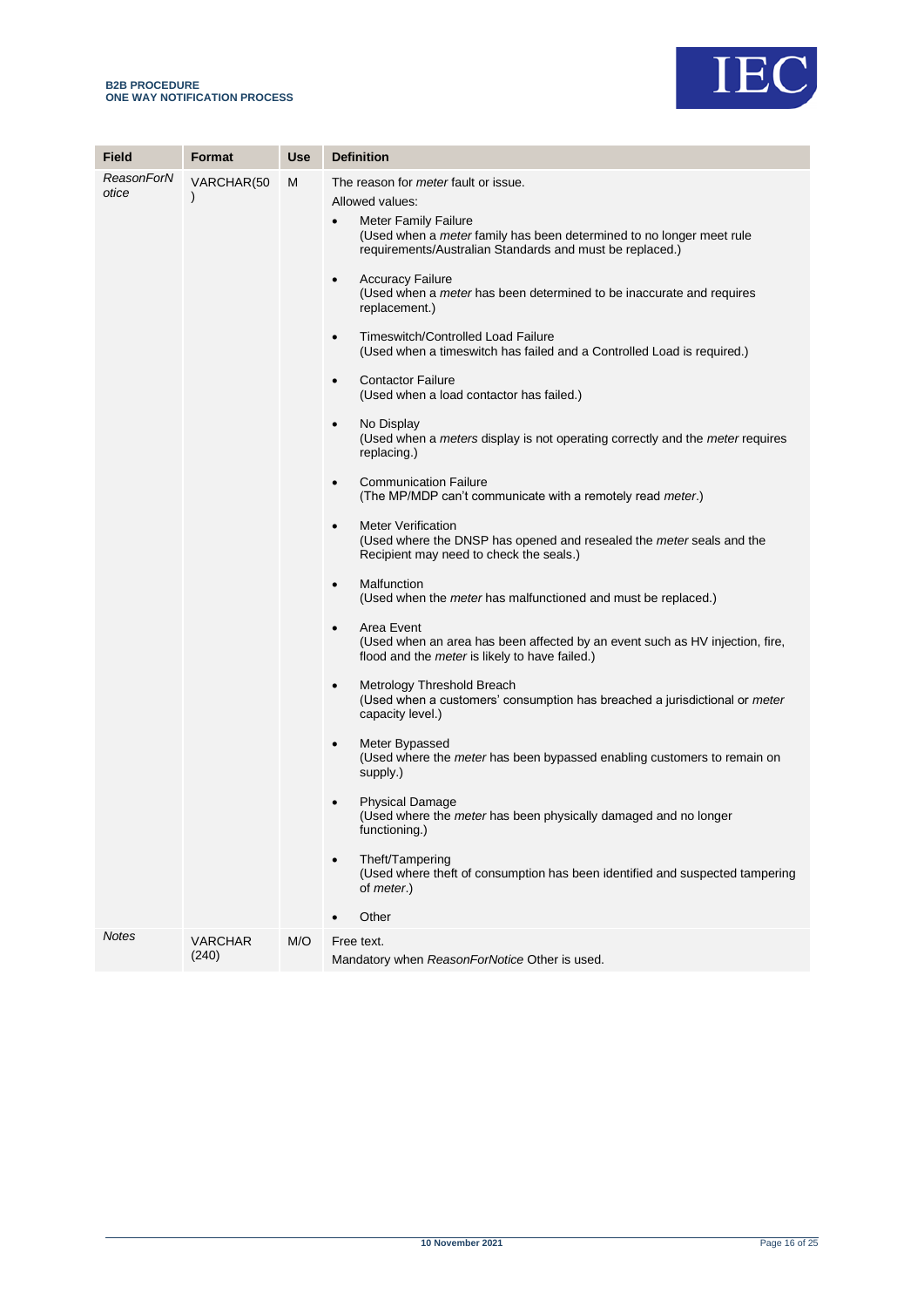

# **4.2.4 NoticeOfMeteringWorks Transaction Data**

(a) This transaction is designed to capture information required by the DNSP or other parties by agreement, from the field technician about the equipment added/removed on site.

<span id="page-16-0"></span>

| Table 8                               | <b>NoticeOfMeteringWorks field values</b> |            |                                                                                                                                                                                                                                                                                                                                                                                                                                                                                                                                                                                                                            |
|---------------------------------------|-------------------------------------------|------------|----------------------------------------------------------------------------------------------------------------------------------------------------------------------------------------------------------------------------------------------------------------------------------------------------------------------------------------------------------------------------------------------------------------------------------------------------------------------------------------------------------------------------------------------------------------------------------------------------------------------------|
| <b>Field</b>                          | Format                                    | <b>Use</b> | <b>Definition</b>                                                                                                                                                                                                                                                                                                                                                                                                                                                                                                                                                                                                          |
| NomwID                                | VARCHAR(12)                               | M          | Initiator defined reference, used for reference and tracking. Must be a new<br>(unused) number, unique for the Initiator.                                                                                                                                                                                                                                                                                                                                                                                                                                                                                                  |
| NMI                                   | <b>CHAR(10)</b>                           | M          | NMI where the metering work has occurred.                                                                                                                                                                                                                                                                                                                                                                                                                                                                                                                                                                                  |
| NMIChecksum                           | CHAR(1)                                   | O          | NMI Checksum for the NMI.                                                                                                                                                                                                                                                                                                                                                                                                                                                                                                                                                                                                  |
| WorkType                              | VARCHAR(50)                               | M          | The type of <i>metering</i> work completed.<br>Allowed values:<br><b>Exchange Equipment</b><br>(Work where an existing equipment is replaced by another<br>equipment.)<br>Install Equipment<br>$\bullet$<br>(Work where an additional or new equipment is installed and existing<br>meters are not removed. Includes new sites.)<br>Remove Equipment<br>$\bullet$<br>(Work where an existing equipment is removed and no new<br>equipment is installed. May or may not result in LNSP making a NMI<br>extinct.)<br>Relocate<br>$\bullet$<br>(Work where the <i>metering installation</i> physically changes location.)     |
| <b>FieldWorkDateTime</b>              | <b>DATETIME</b>                           | M          | The date and time of when the field work was completed.                                                                                                                                                                                                                                                                                                                                                                                                                                                                                                                                                                    |
| <b>CustomerClassificatio</b><br>nCode | VARCHAR(15)                               | M          | Describes the type of customer as per the NERR of the <i>metering</i><br><i>installation.</i><br>Allowed values:<br>• Residential<br>• Business                                                                                                                                                                                                                                                                                                                                                                                                                                                                            |
| EnergisationStatus                    | VARCHAR (50)                              | M          | Describes the energisation status of the metering installation at the<br>completion of the field work.<br>Allowed values:<br>Active<br>(Metering installation is energised.)<br>Not Connected<br>(Metering installation is not connected to the connection point.)<br>Deenergised Before Meter<br>$\bullet$<br>(Metering installation is energised up to an isolation point prior to the<br>meter.)<br>Deenergised At Meter<br>$\bullet$<br>(Metering installation is energised up to the meter.)<br>Deenergised After Meter<br>$\bullet$<br>(Metering installation is energised. De-energisation is beyond the<br>meter.) |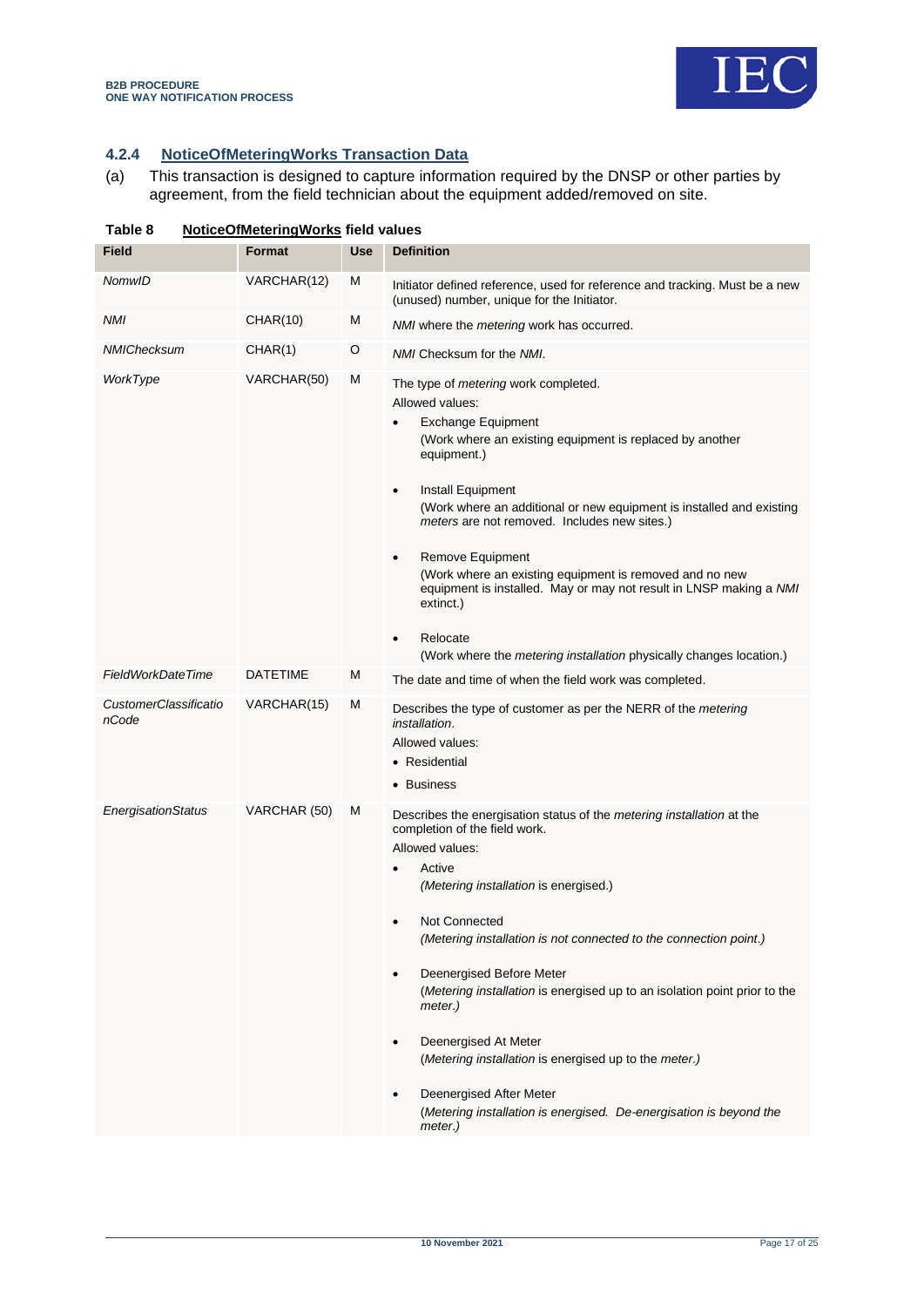#### **B2B PROCEDURE ONE WAY NOTIFICATION PROCESS**



| <b>Field</b>                | <b>Format</b>            | <b>Use</b> | <b>Definition</b>                                                                                                                                                                                                                                                                          |
|-----------------------------|--------------------------|------------|--------------------------------------------------------------------------------------------------------------------------------------------------------------------------------------------------------------------------------------------------------------------------------------------|
| PrimaryVoltage              | VARCHAR(8)               | M          | Describes the network primary voltage the metering installation is<br>connected to.<br>Allowed values:<br>230V<br>$\bullet$<br>400V<br><b>11KV</b><br>$\bullet$<br><b>22KV</b><br>$\bullet$<br>33KV<br>$\bullet$<br>66KV<br>132KV<br>$\bullet$<br>Other HV                                 |
| Latitude                    | <b>NUMERIC</b><br>(s2.7) | R          | The angular measurement North or South of the equator in decimal<br>degrees (to 7 decimal places). Angles South of the equator will be<br>represented as negative values. E.g. -37.8886755                                                                                                 |
| Longitude                   | <b>NUMERIC</b><br>(s3.7) | R          | The angular measurement East or West of the prime meridian in decimal<br>degrees (to 7 decimal places). Angles East of the Prime Meridian (e.g.<br>Australia) will be represented as positive values. E.g. +145.1410361                                                                    |
| ParticipantID               | VARCHAR(10)              | M          | The Participant ID of the Metering Provider (MPB) the work is performed<br>for.                                                                                                                                                                                                            |
| <b>TotalInstalledMeters</b> | NUM(2)                   | M          | Number of new <i>meters</i> installed at the site.                                                                                                                                                                                                                                         |
| <b>MeterSerialNumber</b>    | VARCHAR(12)              | M/N        | Meter Serial ID<br>This field repeats if more than one <i>meter</i> has been installed at the<br>completion of the field work.<br>This field is not required if a <i>meter</i> has not been installed.                                                                                     |
| SupplyPhase                 | VARCHAR(20)              | M/N        | Describes the number of phases connected to the meter.<br>Allowed values:<br>1-Phase<br>$\bullet$<br>2-Phase<br>$\bullet$<br>3-Phase<br><b>Other Multi-Phase</b><br>This field repeats for each MeterSerialNumber.<br>This field is not required if a <i>meter</i> has not been installed. |
| GeneralSupply               | <b>YESNO</b>             | M/N        | The meter has a register measuring export energy and is not controlled by<br>a network approved equipment.<br>Allowed values:<br>Yes<br>No<br>This field repeats for each MeterSerialNumber.<br>This field is not required if a meter has not been installed.                              |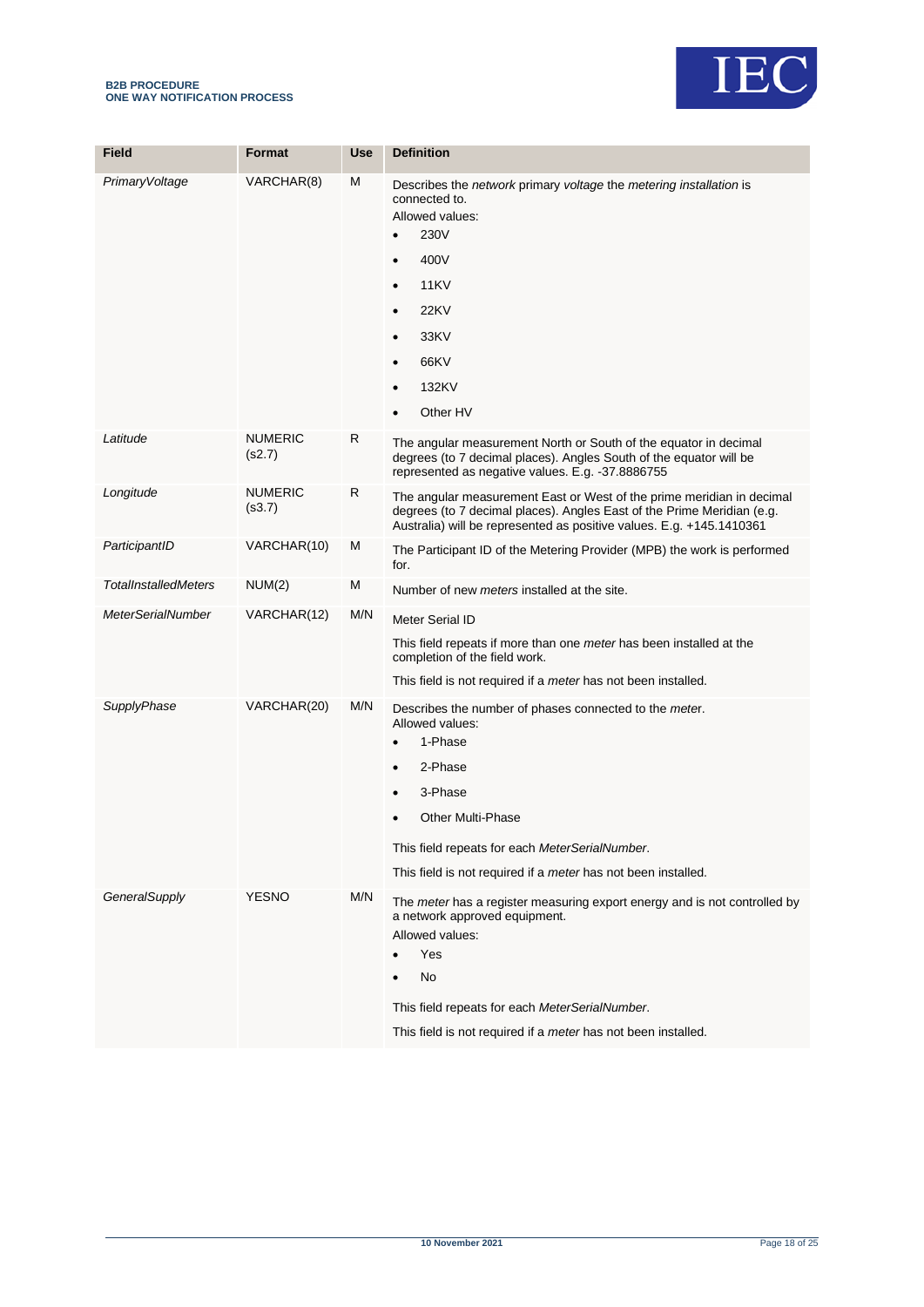



| <b>Field</b>                            | <b>Format</b> | Use | <b>Definition</b>                                                                                                                                                                                                                                                                                                                                                                                                                                                      |
|-----------------------------------------|---------------|-----|------------------------------------------------------------------------------------------------------------------------------------------------------------------------------------------------------------------------------------------------------------------------------------------------------------------------------------------------------------------------------------------------------------------------------------------------------------------------|
|                                         |               |     |                                                                                                                                                                                                                                                                                                                                                                                                                                                                        |
| ControlledLoad                          | VARCHAR(3)    | M/N | The <i>meter</i> has a register measuring export energy and is controlled by a<br>network approved equipment configuration to align with the network's 1st<br>controlled load offer.<br>Allowed values:<br>Yes<br>No<br>This field repeats for each MeterSerialNumber.<br>This field is not required if a <i>meter</i> has not been installed.                                                                                                                         |
| GenerationType                          | VARCHAR(5)    | M/N | Indicates whether the <i>meter</i> is configured to measure the import of<br>energy.<br>Allowed values:<br><b>Net</b><br>$\bullet$<br>Gross<br>None<br>This field repeats for each MeterSerialNumber.<br>This field is not required if a <i>meter</i> has not been installed.                                                                                                                                                                                          |
| <b>TotalInstalledNetwork</b><br>Devices | NUM(2)        | Μ   | Number of new <i>network devices</i> installed at the site.                                                                                                                                                                                                                                                                                                                                                                                                            |
| NetworkDeviceNumbe<br>r                 | VARCHAR(12)   | M/N | Faceplate serial number of the <i>network device</i> that has been installed.<br>This field repeats if more than one network device has been installed at<br>the completion of the field work.<br>This field is not required if a network device has not been installed.                                                                                                                                                                                               |
| NetworkDeviceLocatio<br>n               | VARCHAR(14)   | M/N | Describes where the <i>network device</i> is located in relation to the meter.<br>Allowed values:<br><b>Before Meter</b><br>(Network device is electrically connected before the meter.)<br><b>After Meter</b><br>$\bullet$<br>(Network device is electrically connected after the meter.)<br>Mandatory for each NetworkDeviceNumber provided.<br>This field repeats if more than one <i>network device</i> has been installed at<br>the completion of the field work. |
| ControlEquipmentNum<br>ber              | VARCHAR(12)   | R/N | Faceplate serial number of the control equipment. If the control<br>equipment is part of a <i>meter</i> then this should match the<br>MeterSerialNumber.<br>Required unless customer owned.<br>This field repeats if more than one ControlEquipmentNumber has been<br>installed at the completion of the field work.                                                                                                                                                   |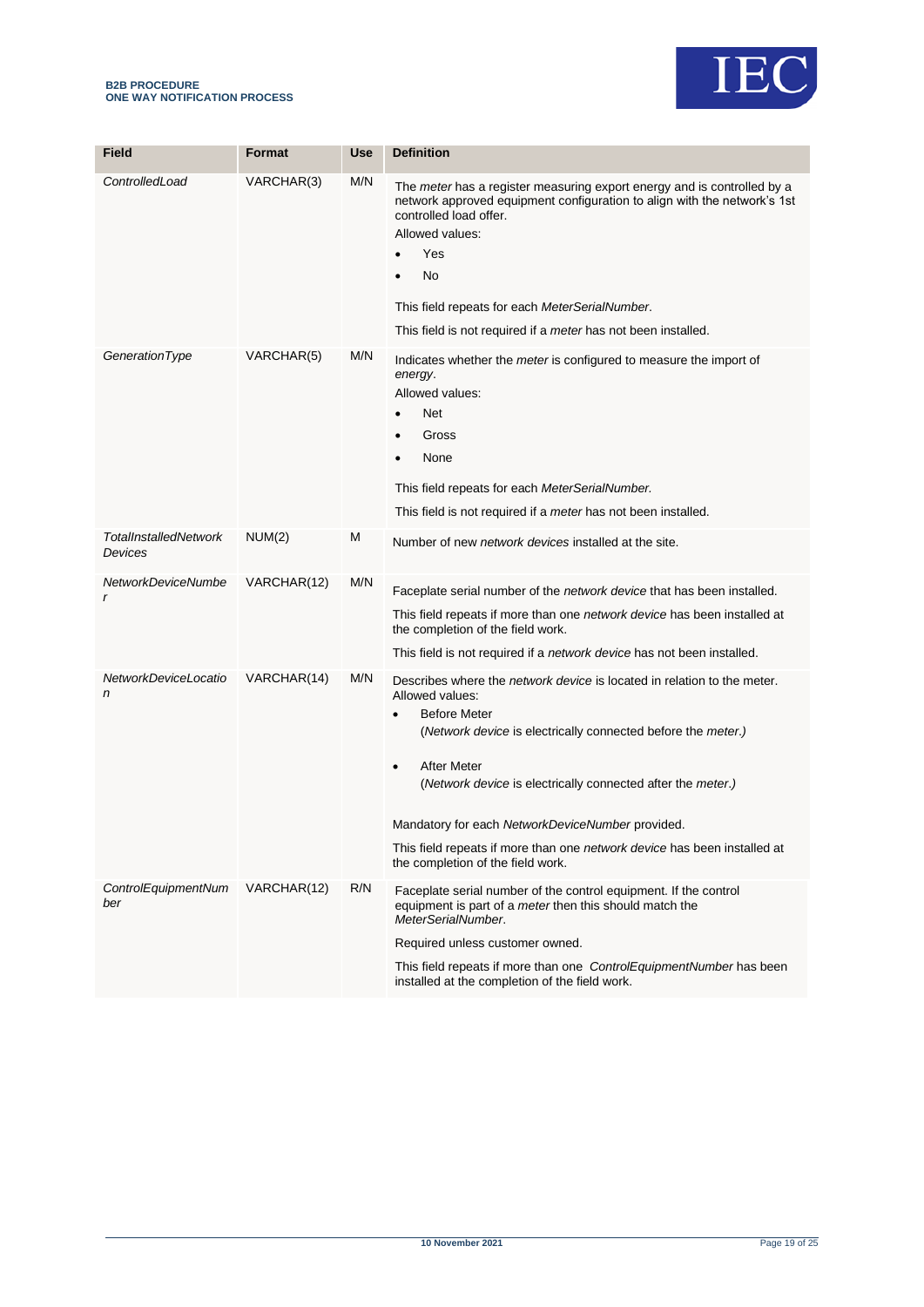

| <b>Field</b>                               | <b>Format</b> | <b>Use</b> | <b>Definition</b>                                                                                                                                                                                                                                                                                                                                                                                                                                                                                                                                                                                                                                                                                                                                                                                    |
|--------------------------------------------|---------------|------------|------------------------------------------------------------------------------------------------------------------------------------------------------------------------------------------------------------------------------------------------------------------------------------------------------------------------------------------------------------------------------------------------------------------------------------------------------------------------------------------------------------------------------------------------------------------------------------------------------------------------------------------------------------------------------------------------------------------------------------------------------------------------------------------------------|
| ControlEquipmentTyp<br>е                   | VARCHAR(25)   | R/N        | Describes the type of control equipment that has been installed on behalf<br>of the LNSP.<br>Allowed values:<br>Internal Relay<br>٠<br>(The load is controlled using a frequency controlled relay located<br>inside the <i>meter</i> .)<br><b>External Relay</b><br>٠<br>(The load is controlled using a frequency controlled relay located<br>outside the <i>meter</i> .)<br>Internal Time Switch<br>٠<br>(The load is controlled using a time switch located inside the <i>meter</i> )<br><b>External Time Switch</b><br>$\bullet$<br>(The load is controlled using a time switch located outside the meter)<br>This field repeats if more than one <i>ControlEquipmentNumber</i> has been<br>installed at the completion of the field work.<br>Required for each ControlEquipmentNumber provided. |
| ControlChannel                             | VARCHAR(12)   | R/N        | Describes key settings of the control equipment. As defined by the<br>network.<br>This field repeats for each ControlEquipmentNumber.<br>Required for each ControlEquipmentNumber provided.                                                                                                                                                                                                                                                                                                                                                                                                                                                                                                                                                                                                          |
| <b>ControlConnectedMet</b><br>erNumber     | VARCHAR(12)   | R/N        | Meter Serial ID of the <i>meter</i> connected to the control equipment.<br>This field repeats for each ControlEquipmentNumber.<br>Required for each ControlEquipmentNumber provided if the control<br>equipment is associated with a meter.                                                                                                                                                                                                                                                                                                                                                                                                                                                                                                                                                          |
| <b>TransformerNumber</b>                   | VARCHAR(12)   | M/N        | Faceplate serial number of the instrument <i>transformer</i> that has been<br>installed.<br>This field repeats if more than one <i>transformer</i> has been installed at the<br>completion of field work.<br>This field is not required if a <i>transformer</i> has not been installed.                                                                                                                                                                                                                                                                                                                                                                                                                                                                                                              |
| TransformerType                            | VARCHAR(2)    | M/N        | Describes the type of instrument transformer.<br>Allowed values:<br><b>CT</b><br>(Equipment used to transform current levels.)<br>VT<br>$\bullet$<br>(Equipment used to transform voltage levels.)<br>This field repeats for each TransformerNumber.<br>This field is not required if a <i>Transformer</i> has not been installed.                                                                                                                                                                                                                                                                                                                                                                                                                                                                   |
| <b>TransformerRatio</b>                    | VARCHAR(20)   | M/N        | Describes the instrument <i>transformer</i> connected ratio. E.g. 100/10.<br>This field is not required if a <i>Transformer</i> has not been installed.                                                                                                                                                                                                                                                                                                                                                                                                                                                                                                                                                                                                                                              |
| <b>TransformerConnecte</b><br>dMeterNumber | VARCHAR(12)   | R          | Meter Serial ID of the <i>meter</i> connected to the instrument <i>transformer</i> .<br>This field repeats for each TransformerNumber.                                                                                                                                                                                                                                                                                                                                                                                                                                                                                                                                                                                                                                                               |
| <b>TotalRemovedMeters</b>                  | NUM(2)        | R          | Number of existing meters removed from the site.                                                                                                                                                                                                                                                                                                                                                                                                                                                                                                                                                                                                                                                                                                                                                     |
| <b>TotalRemovedOther</b>                   | NUM(2)        | R          | Number of existing network or other devices removed from the site.                                                                                                                                                                                                                                                                                                                                                                                                                                                                                                                                                                                                                                                                                                                                   |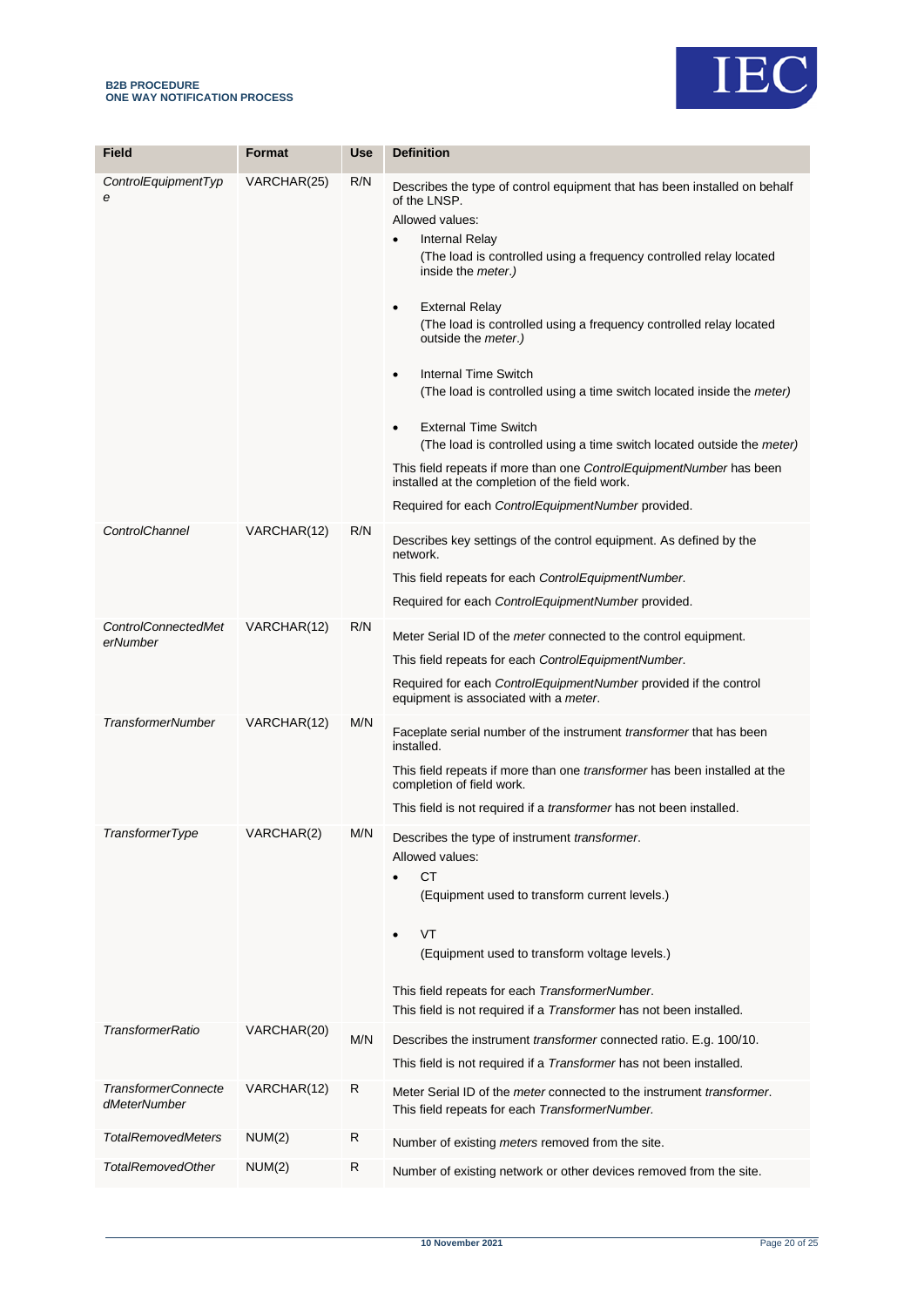#### **B2B PROCEDURE ONE WAY NOTIFICATION PROCESS**



| Field                          | Format      | Use | <b>Definition</b>                                                                                                                                                                                                                                                                                                                                                                                                                                                                                                                                                                                                                                                                                                                                                                                                                                                                                                                                           |
|--------------------------------|-------------|-----|-------------------------------------------------------------------------------------------------------------------------------------------------------------------------------------------------------------------------------------------------------------------------------------------------------------------------------------------------------------------------------------------------------------------------------------------------------------------------------------------------------------------------------------------------------------------------------------------------------------------------------------------------------------------------------------------------------------------------------------------------------------------------------------------------------------------------------------------------------------------------------------------------------------------------------------------------------------|
| RemovedEquipmentN<br>umber     | VARCHAR(12) | M/N | Faceplate serial number of the removed equipment.<br>This field repeats if more than one <i>meter</i> or <i>network device</i> or other<br>equipment has been removed at the completion of field work.<br>This field is not required when no <i>meter</i> has been removed or repurposed<br>or equipment number cannot be identified.                                                                                                                                                                                                                                                                                                                                                                                                                                                                                                                                                                                                                       |
| RemovedEquipmentT<br>ype       | VARCHAR(25) | M/N | Describes the type of equipment that was removed.<br>Allowed values:<br><b>Basic Meter</b><br>$\bullet$<br>(A meter that is classified as a type 6 meter.)<br><b>Interval Meter</b><br>$\bullet$<br>(A meter that is not classified as a type 6 meter.)<br><b>Network Device</b><br>$\bullet$<br>(As per the NER.)<br><b>Control Equipment</b><br>$\bullet$<br>(Equipment used to control the load.)<br>Instrument Transformer<br>$\bullet$<br>(Equipment used to transform voltage or current levels.)<br>This field repeats for each Removed Equipment Number.<br>Mandatory for each RemovedEquipmentNumber provided.<br>This field is not required when equipment has not been removed.                                                                                                                                                                                                                                                                  |
| RemovedRegister                | VARCHAR(10) | M/N | Register identifier of the removed basic meter. Register reads to be<br>recorded as displayed in the meter.<br>This field may repeat more than once for each<br>RemovedEquipmentNumber.<br>Mandatory if the RemovedEquipmentType is Basic Meter.                                                                                                                                                                                                                                                                                                                                                                                                                                                                                                                                                                                                                                                                                                            |
| <b>RemovedMeterReadin</b><br>g | VARCHAR(15) | M/N | Register read for the corresponding register. Values must include any<br>leading zeros and trailing zeros as per the physical dial format. Values<br>must be exclusive of <i>meter</i> multipliers.<br>This field is mandatory for each RemovedRegister.<br>Mandatory if the RemovedEquipmentType is Basic Meter or where a<br>Basic Meter is repurposed and left onsite.<br>Reasonable endeavours must be used to take a valid <i>meter</i> reading. If the<br>register read could not be obtained then one of the following codes must<br>be provided.<br>NOREAD041<br>NOREAD061<br>Note, the last three characters of the above codes correspond to the<br>Reason Code defined in the Meter Data File Format Specification NEM12<br>& NEM13 document and may be referenced to determine the most<br>appropriate code to provide.<br>The recipient must not reject the transaction on the basis of this field when<br>one of the above codes is provided. |
| Notes                          | VARCHAR(240 | O   | Free text.                                                                                                                                                                                                                                                                                                                                                                                                                                                                                                                                                                                                                                                                                                                                                                                                                                                                                                                                                  |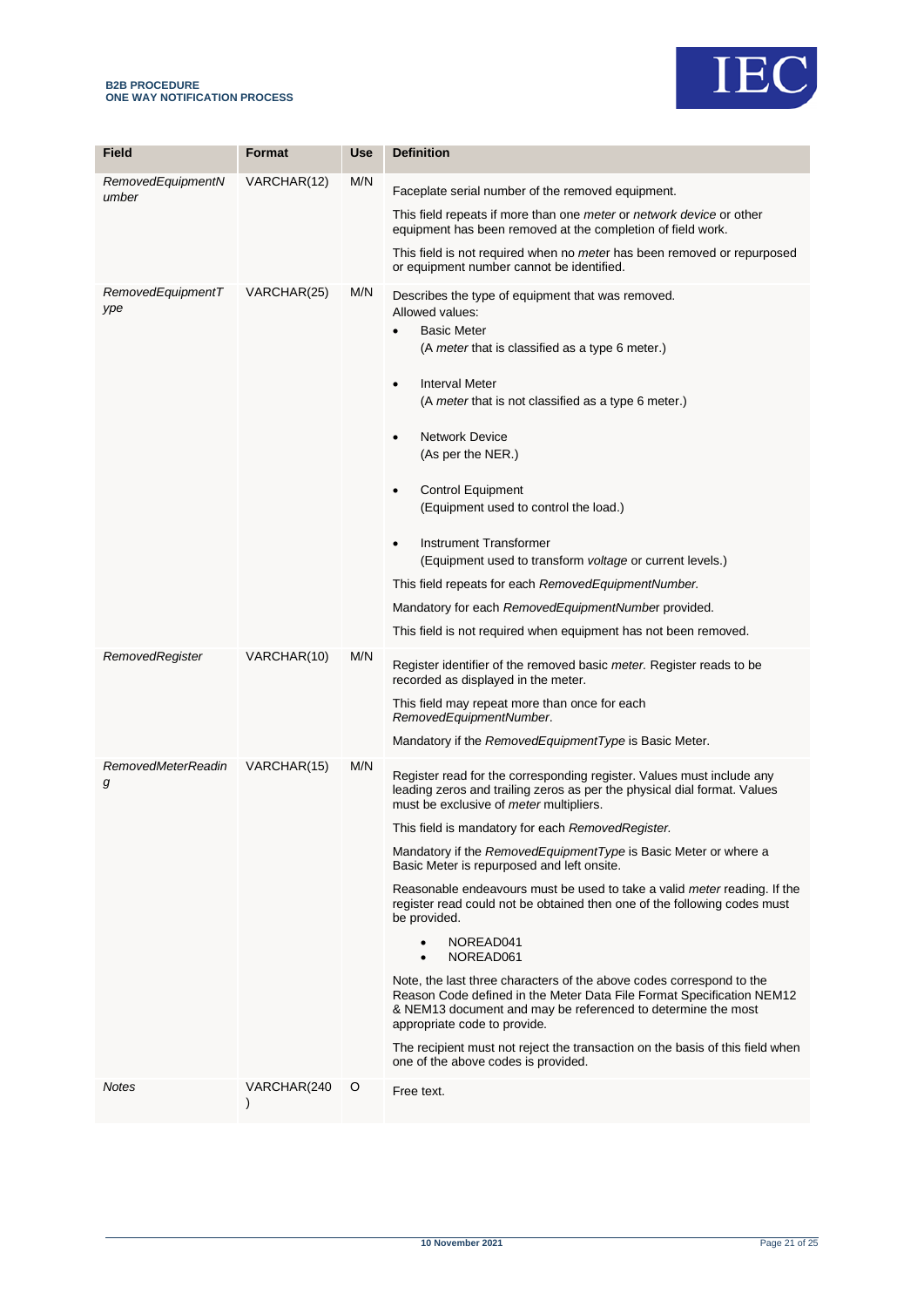

## **4.2.5 NotifiedParty Transaction Data**

#### Key

- $M =$  Mandatory (must be provided in all situations).
- $R$  = Required (must be provided if this information is available or has changed).
- O = Optional (may be provided and should be used if provided).
- N = Not required (not required and may be ignored if provided).

| <b>Field</b>                 | Format          | <b>Use</b>   | <b>Definition</b>                                                                                                                                                                                                                                                                                                                                                                                                                                                                                                                                                         |  |  |
|------------------------------|-----------------|--------------|---------------------------------------------------------------------------------------------------------------------------------------------------------------------------------------------------------------------------------------------------------------------------------------------------------------------------------------------------------------------------------------------------------------------------------------------------------------------------------------------------------------------------------------------------------------------------|--|--|
| InitiatorID                  | VARCHAR(10)     | M            | Initiator's Participant ID of the ServiceOrderRequest.                                                                                                                                                                                                                                                                                                                                                                                                                                                                                                                    |  |  |
| SORecipientID                | VARCHAR(10)     | M            | Recipient's Participant ID of the ServiceOrderRequest.                                                                                                                                                                                                                                                                                                                                                                                                                                                                                                                    |  |  |
| <b>NMI</b>                   | <b>CHAR(10)</b> | M            | NMI that the notification relates to.                                                                                                                                                                                                                                                                                                                                                                                                                                                                                                                                     |  |  |
| <b>NMIChecksum</b>           | CHAR(1)         | O            | NMI Checksum for the NMI.                                                                                                                                                                                                                                                                                                                                                                                                                                                                                                                                                 |  |  |
| ServiceOrderID               | VARCHAR(15)     | М            | A defined reference, used for reference and tracking.<br>Format must exactly match that used in the ServiceOrderRequest (including<br>leading or trailing zeros and spaces).                                                                                                                                                                                                                                                                                                                                                                                              |  |  |
| ServiceOrderType             | VARCHAR(22)     | М            | ServiceOrderType as specified in the ServiceOrderRequest; the list of codes are<br>specified in the B2B Procedure Service Order Process.                                                                                                                                                                                                                                                                                                                                                                                                                                  |  |  |
| ServiceOrderSubT<br>ype      | VARCHAR(40)     | M            | ServiceOrderSubType as specified in the ServiceOrderRequest; the list of codes<br>are specified in the B2B Procedure Service Order Process.                                                                                                                                                                                                                                                                                                                                                                                                                               |  |  |
| <b>ScheduledDate</b>         | <b>DATE</b>     | M            | ScheduledDate as specified in the ServiceOrderRequest.                                                                                                                                                                                                                                                                                                                                                                                                                                                                                                                    |  |  |
| <b>ActualDateAndTim</b><br>е | <b>DATETIME</b> | $\mathsf{R}$ | ActualDateAndTime as specified in the ServiceOrderResponse.                                                                                                                                                                                                                                                                                                                                                                                                                                                                                                               |  |  |
| <b>NotificationStatus</b>    | VARCHAR(30)     | M            | Allowed values:<br><b>SO Requested</b><br>$\bullet$<br><b>SO Rejected</b><br>$\bullet$<br>SO Completion<br>$\bullet$<br><b>Accepted by Notified Party</b><br>$\bullet$<br><b>Rejection by Notified Party</b><br>$\bullet$<br>Notified Party Stopped                                                                                                                                                                                                                                                                                                                       |  |  |
| RefTransaction               | aseXML          | M/N          | Copy of the transaction the notification relates to. Depending on the<br>NotificationStatus of the notification, the contents must be one of the following:<br>ServiceOrderRequest<br>$\bullet$<br>BusinessAcceptance/Rejection (sent by the Recipient in response to the<br>$\bullet$<br>ServiceOrderRequest.)<br>ServiceOrderResponse<br>$\bullet$<br><b>BusinessAcceptance from Notified Party</b><br>$\bullet$<br><b>BusinessRejection from incorrect Notified Party</b><br>Refer to the B2B Procedure Service Order Process for the transaction data<br>definitions. |  |  |

#### <span id="page-21-0"></span>**Table 9 NotifiedParty field values**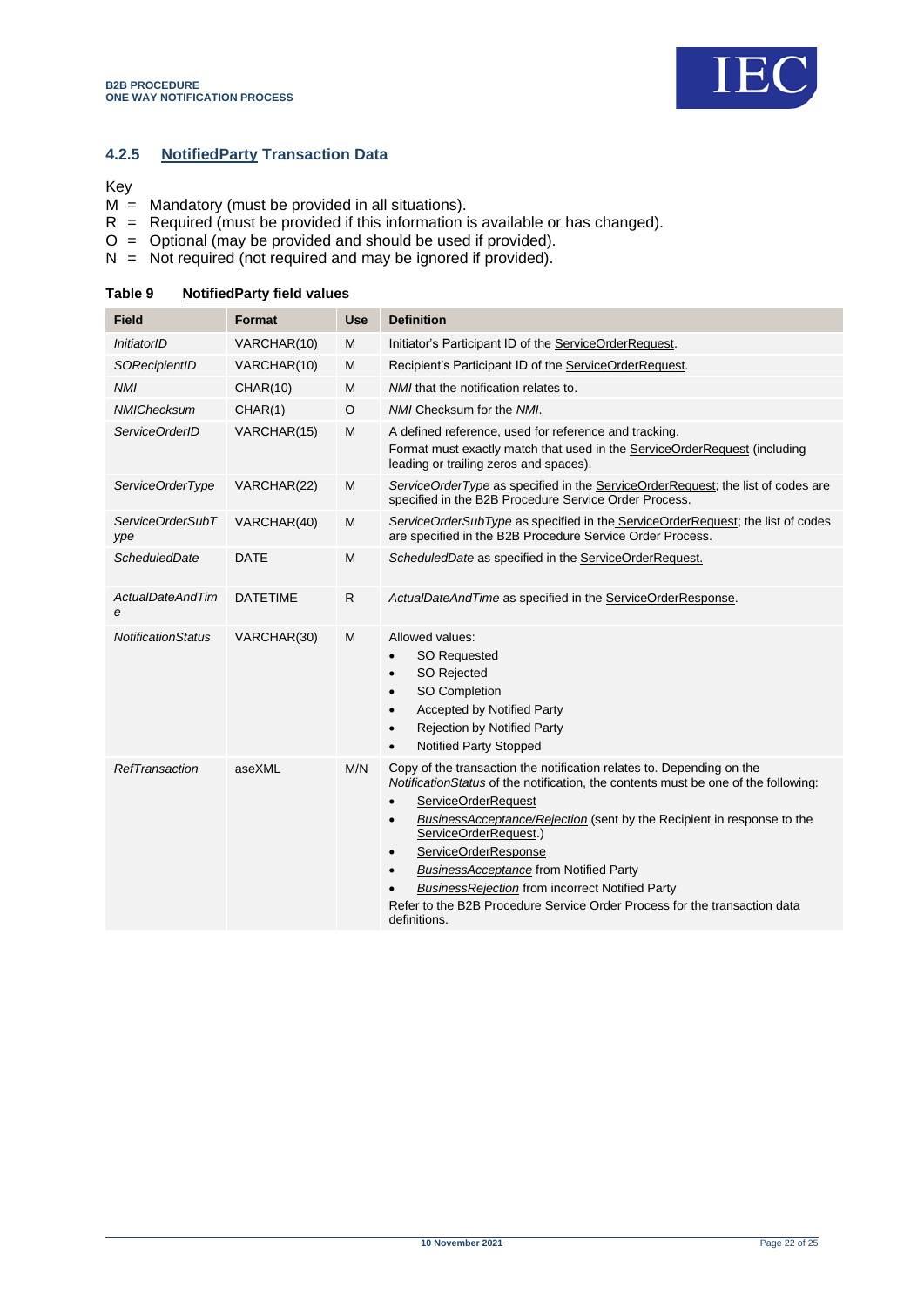

## **4.2.5.1 Usage of** *NotificationStatus* **and** *RefTransaction*

(a) The table below details the usage of *NotificationStatus* value and *RefTransaction* contents in the NotifiedParty transaction. Refer to the B2B Procedure Service Order Process for Participant obligations.

<span id="page-22-0"></span>

| Table 10 | <b>NotificationStatus and RefTransaction field values</b> |
|----------|-----------------------------------------------------------|
|----------|-----------------------------------------------------------|

| <b>Timing Point/Scenario</b>                                                                                                                                                                                                                                                                                                                                                                 | <b>NotificationStatus</b>        | <b>RefTranasction</b>                                                                             |
|----------------------------------------------------------------------------------------------------------------------------------------------------------------------------------------------------------------------------------------------------------------------------------------------------------------------------------------------------------------------------------------------|----------------------------------|---------------------------------------------------------------------------------------------------|
| 1. a Recipient provides a positive Business Receipt for a<br><b>ServiceOrderRequest</b>                                                                                                                                                                                                                                                                                                      | 'SO Requested'                   | ServiceOrderRequest                                                                               |
| 2. a Recipient provides a negative<br>BusinessAcceptance/Rejection for a<br><b>ServiceOrderRequest</b>                                                                                                                                                                                                                                                                                       | 'SO Rejected'                    | BusinessAcceptance/Rejection (sent by the<br>Recipient in response to the<br>ServiceOrderRequest) |
| 3. a ServiceOrderResponse is sent by the Recipient                                                                                                                                                                                                                                                                                                                                           | 'SO Completion'                  | ServiceOrderResponse                                                                              |
| 4. a Notified Party has accepted a NotifiedParty<br>transaction (and the Initiator has specified the Notified<br>Party/s in the related ServiceOrderRequest).<br>Note: If managed by the e-Hub, Initiators have the ability<br>to opt-in to receiving this status (off by default).<br>Note: Where the Initiator has elected to manage<br>notifications to Notified Parties separately, this | 'Accepted by Notified<br>Party'  | <b>BusinessAcceptance from Notified Party</b>                                                     |
| NotifiedParty transaction is not applicable, as the normal<br>acknowledgement patterns will apply (Notified Party will<br>send the negative BusinessAcceptance/Rejection to the<br>Initiator).                                                                                                                                                                                               |                                  |                                                                                                   |
| 5. a Notified Party has rejected a NotifiedParty<br>transaction (and the Initiator has specified the Notified<br>Party/s in the related ServiceOrderRequest).                                                                                                                                                                                                                                | 'Rejection by Notified<br>Party' | <b>BusinessRejection from incorrect Notified</b><br>Party                                         |
| Note: Where the Initiator has elected to manage<br>notifications to Notified Parties separately, this<br>NotifiedParty transaction is not applicable, as the normal<br>acknowledgement patterns will apply (Notified Party will<br>send the negative BusinessAcceptance/Rejection to the<br>Initiator).                                                                                      |                                  |                                                                                                   |
| 6. a Notified Party has a stop file in place and the<br>notification is unable to be delivered.<br>Note: Where the Initiator has elected to manage<br>notifications to Notified Parties separately, this<br>NotifiedParty transaction is not applicable, as the normal<br>acknowledgement patterns will apply.                                                                               | 'Notified Party<br>Stopped'      | The corresponding RefTransaction contents<br>for the notification that was undeliverable.         |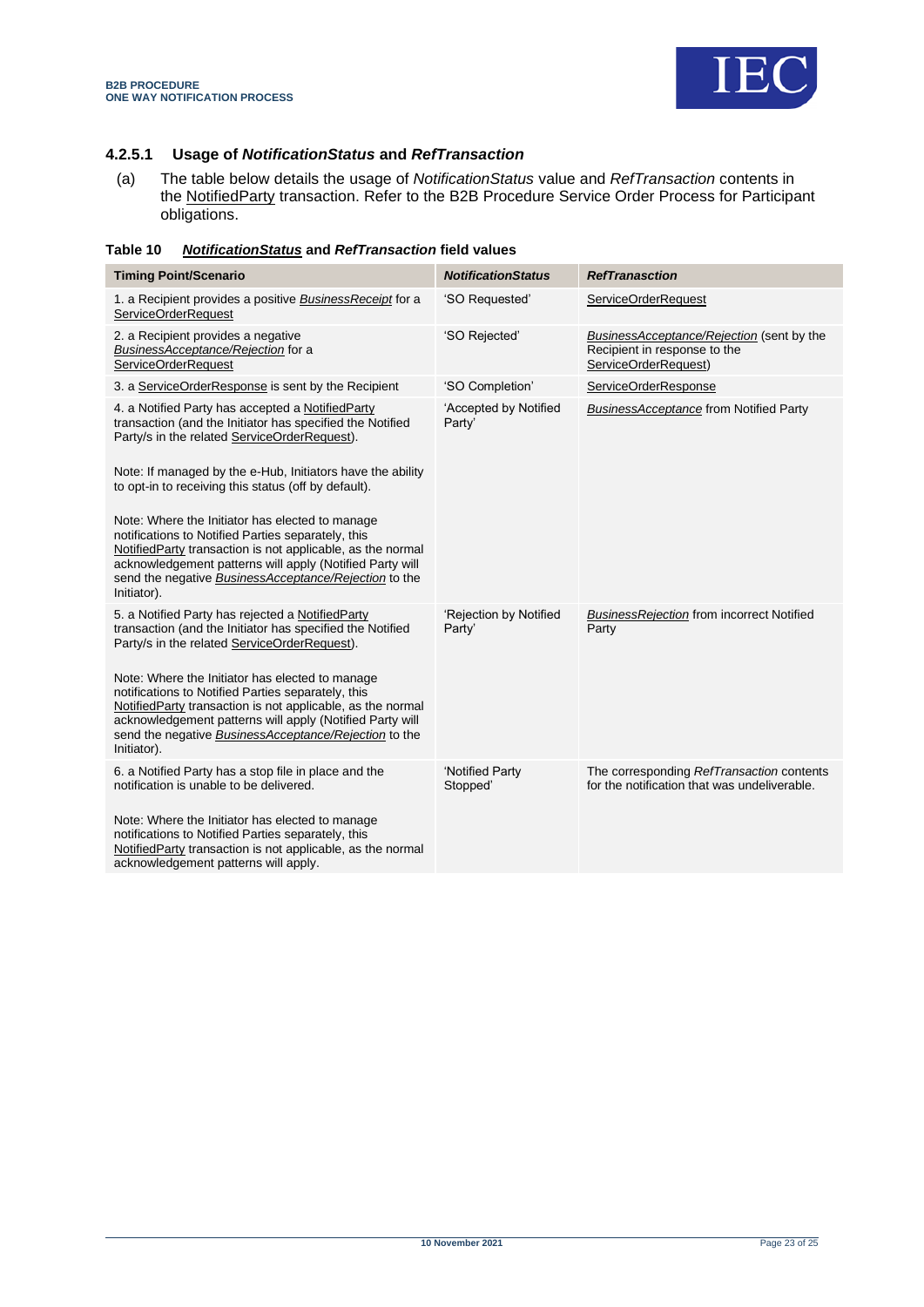

# <span id="page-23-0"></span>**5 BusinessAcceptance/Rejection Transaction Data**

## Key

- $M =$  Mandatory (must be provided in all situations).
- $R$  = Required (must be provided if this information is available or has changed).
- $O =$  Optional (may be provided and should be used if provided).
- $N = Not required (not required and may be ignored if provided).$
- (a) A Participant must ensure that a *BusinessAcceptance/Rejection* transaction has a Status field completed as follows;

# <span id="page-23-1"></span>**Table 11** *BusinessAccept/Reject* **Codes for CSV Payload**

| <b>Field</b>  | Format      | <b>Use</b> | <b>Definition</b>                                                                                                                            |
|---------------|-------------|------------|----------------------------------------------------------------------------------------------------------------------------------------------|
| <b>Status</b> | Enumeration | M          | Allowed values:<br>Accept<br>$\bullet$<br>Reject<br>A code to indicate the reason for the rejection. Applicable codes are in<br>section 5.1. |

(b) If the Status is not "Accept", a Participant must ensure that the following Event block is provided.

| <b>Field</b> | <b>Format</b>        | <b>Use</b> | <b>Definition</b>                                                                                                                                                                                                                                                                                                                                     |
|--------------|----------------------|------------|-------------------------------------------------------------------------------------------------------------------------------------------------------------------------------------------------------------------------------------------------------------------------------------------------------------------------------------------------------|
| EventCode    | NUMERIC(4)           | м          | A code to indicate acceptance or the reason for the rejection refer Table 15.                                                                                                                                                                                                                                                                         |
| KeyInfo      | NUMERIC(15)          | O/N        | If this field is populated with a number, the number is the record number within the<br><i>NotificationDetail</i> that the event occurred. If the field is not populated, the<br>EventCode refers to the aseXML transaction, not a specific line within the data.                                                                                     |
| Context      | <b>FventContext</b>  | O/N        | The data element in the received Business Document that caused the event. For<br>an error in the NotificationDetail (Keylnfo is populated) this will be a copy of the line<br>where the event was found. Where the line is longer than the field size available,<br>the field is to be fully populated starting from the first character of the line. |
| Explanation  | Unlimited<br>Varchar | M/O        | An explanation of the event. Mandatory where the business event requires an<br>explanation.                                                                                                                                                                                                                                                           |

## <span id="page-23-2"></span>**Table 12 Business Reject – Event Block for CSV Payload**

#### <span id="page-23-3"></span>**Table 13** *BusinessAcceptance/Rejection* **data for XML Payload**

| Field       | <b>Format</b>                  | <b>Use</b> | <b>Definition</b>                                                                                                                             |  |  |
|-------------|--------------------------------|------------|-----------------------------------------------------------------------------------------------------------------------------------------------|--|--|
| EventCode   | NUMERIC(4)                     | M          | A code to indicate acceptance or the reason for the rejection. Refer to section 5.1.                                                          |  |  |
| Keylnfo     | VARCHAR(15)                    | м          | In response to a NoticeOfMeteringWorks, the NomwID of the transaction being<br>accepted or rejected.                                          |  |  |
|             |                                |            | In response to a NotifiedParty transaction, the ServiceOrderID that the notification<br>relates to.                                           |  |  |
|             |                                |            | In response to a PlannedInterruptionNotification or MeterFaultAndIssueNotification,<br>the NMI of the transaction being accepted or rejected. |  |  |
| Context     | <b>FVFNT</b><br><b>CONTEXT</b> | $\circ$    | The Data Element in the received Business Document (eq. MeterSerialNumber)<br>that causes the Event.                                          |  |  |
| Explanation | UNLIMITED<br><b>VARCHAR</b>    | M/O        | An explanation of the event. Must be provided where the Business Event requires<br>an Explanation.                                            |  |  |